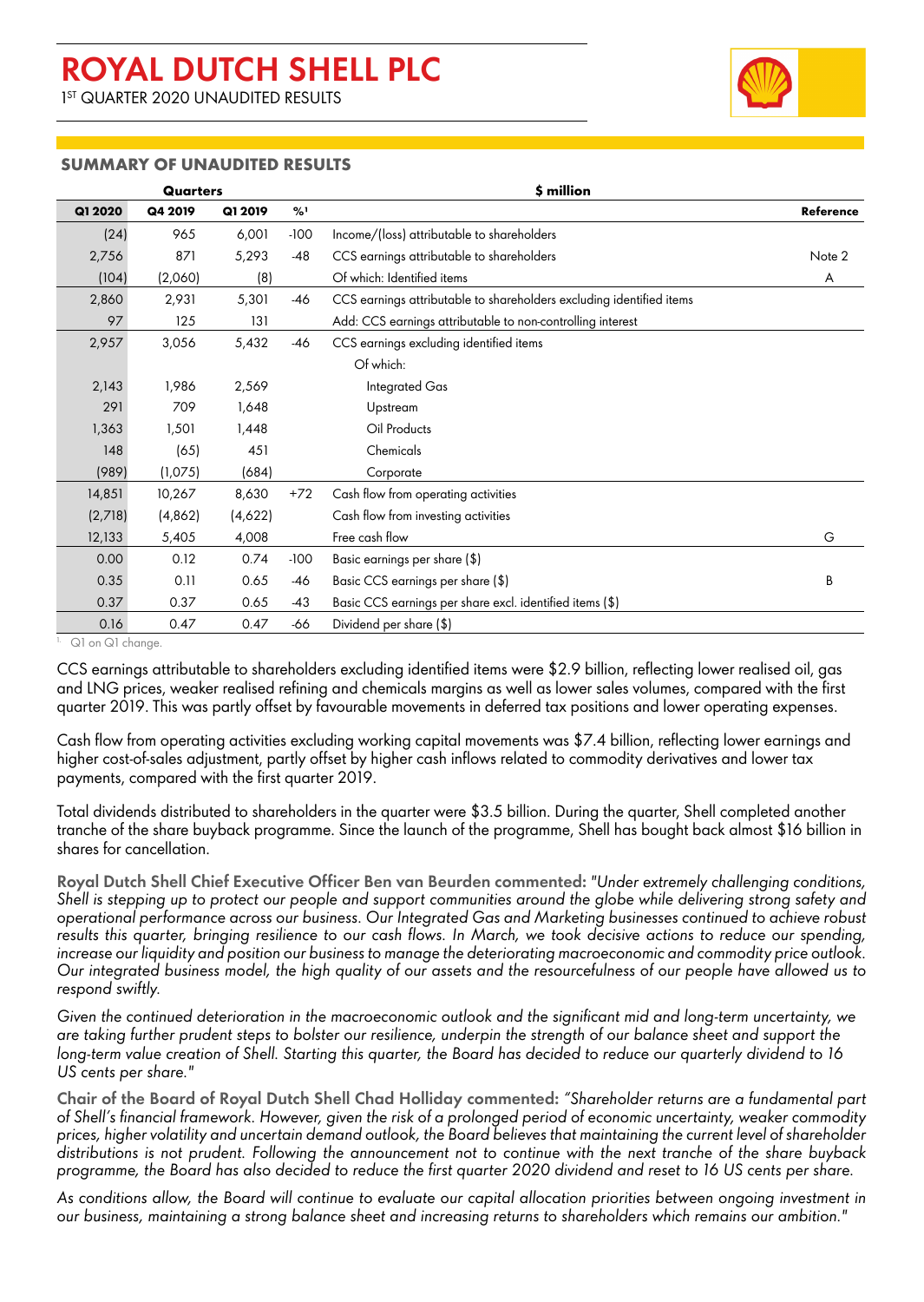### **ADDITIONAL PERFORMANCE MEASURES**

|         | Quarters |         |       | \$ million                                           |           |
|---------|----------|---------|-------|------------------------------------------------------|-----------|
| Q1 2020 | Q4 2019  | Q1 2019 | %'    |                                                      | Reference |
| 4,970   | 6.883    | 5,601   |       | Cash capital expenditure                             |           |
| 3,719   | 3,763    | 3.752   | $-1$  | Total production available for sale (thousand boe/d) |           |
| 46.53   | 56.60    | 57.42   | -19   | Global liquids realised price (\$/b)                 |           |
| 4.31    | 4.42     | 5.37    | $-20$ | Global natural gas realised price (\$/thousand scf)  |           |
| 8,618   | 10,384   | 8.917   | $-3$  | Operating expenses                                   |           |
| 8,600   | 9.993    | 8.865   | -3    | Underlying operating expenses                        |           |
| 4.6%    | 6.7%     | 9.2%    |       | ROACE (Net income basis)                             | D         |
| 6.1%    | 6.9%     | 8.4%    |       | ROACE (CCS basis excluding identified items)         | D         |
| 28.9%   | 29.3%    | 26.5%   |       | Gearing                                              |           |

1. Q1 on Q1 change.

Supplementary financial and operational disclosure for this quarter is available at [www.shell.com/investor.](http://www.shell.com/investor)

## **FIRST QUARTER 2020 PORTFOLIO DEVELOPMENTS**

#### **Integrated Gas**

During the quarter, Shell announced that it will not proceed with the proposed Lake Charles LNG project due to the current market conditions. Accordingly, Energy Transfer will take over as the project developer.

In April, Shell took the final investment decision to develop the first phase of Arrow Energy's (Shell interest 50%) Surat Gas Project in Queensland, Australia, which will bring up to 90 billion cubic feet per year of new gas to market at peak production.

#### **Oil Products**

During the quarter, Shell completed the sale of the Martinez refinery in the USA to PBF Energy for \$1.2 billion, which includes the refinery and inventory.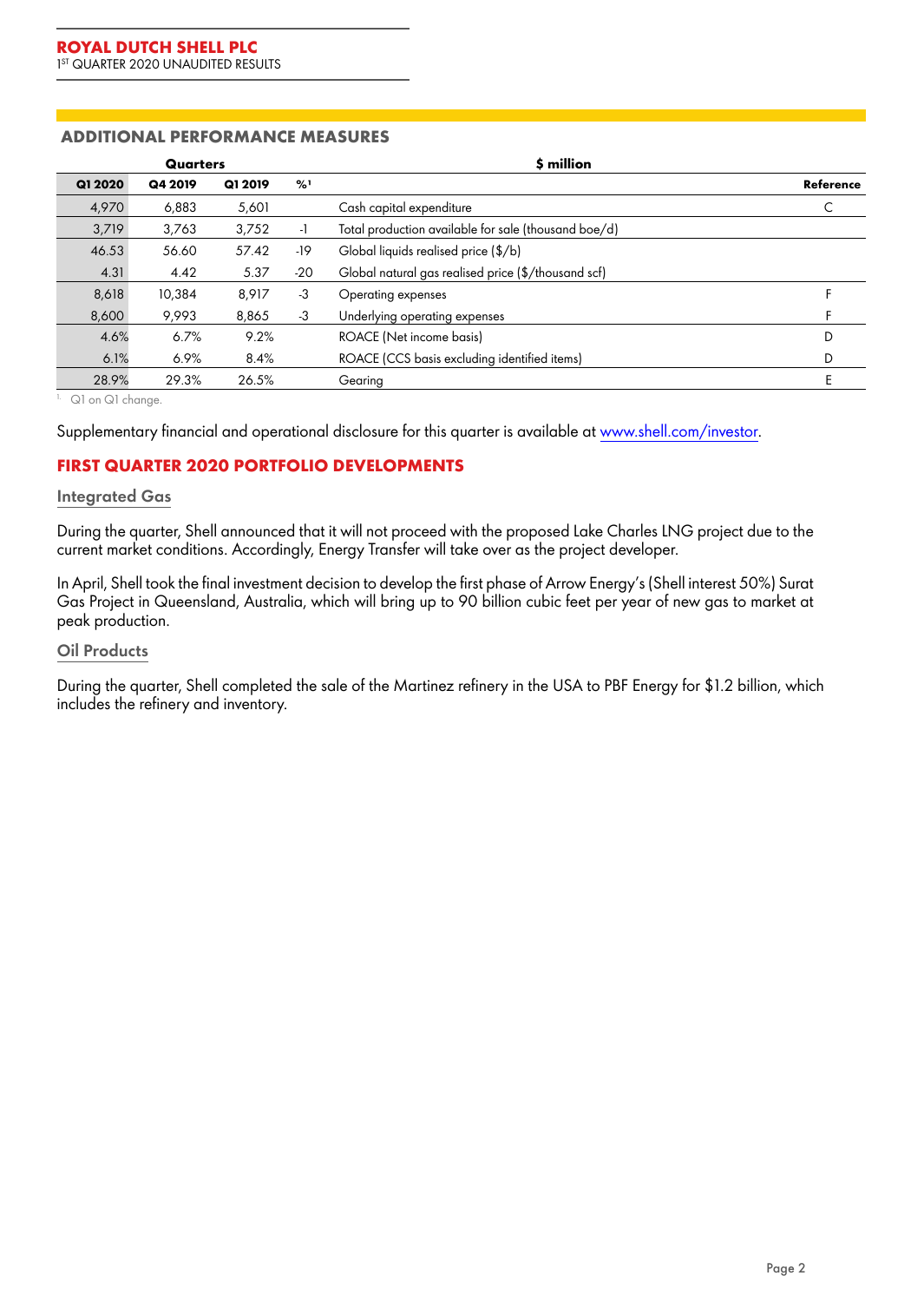### **PERFORMANCE BY SEGMENT**

|         | <b>INTEGRATED GAS</b> |         |       |                                                                                       |  |  |  |
|---------|-----------------------|---------|-------|---------------------------------------------------------------------------------------|--|--|--|
|         | Quarters              |         |       | \$ million                                                                            |  |  |  |
| Q1 2020 | Q4 2019               | Q1 2019 | %1    |                                                                                       |  |  |  |
| 1,812   | 1,897                 | 2,795   | $-35$ | Segment earnings                                                                      |  |  |  |
| (331)   | (89)                  | 226     |       | Of which: Identified items (Reference A)                                              |  |  |  |
| 2,143   | 1,986                 | 2,569   | -17   | Earnings excluding identified items                                                   |  |  |  |
| 3,986   | 3,457                 | 4,227   | -6    | Cash flow from operating activities                                                   |  |  |  |
| 3,352   | 4,017                 | 3,715   | $-10$ | Cash flow from operating activities excluding working capital movements (Reference H) |  |  |  |
| 882     | 1,323                 | 1,344   |       | Cash capital expenditure (Reference C)                                                |  |  |  |
| 162     | 161                   | 137     | $+19$ | Liquids production available for sale (thousand b/d)                                  |  |  |  |
| 4,596   | 4,578                 | 4,143   | $+11$ | Natural gas production available for sale (million scf/d)                             |  |  |  |
| 955     | 950                   | 851     | $+12$ | Total production available for sale (thousand boe/d)                                  |  |  |  |
| 8.88    | 9.21                  | 8.74    | $+2$  | LNG liquefaction volumes (million tonnes)                                             |  |  |  |
| 19.00   | 20.09                 | 17.51   | $+9$  | LNG sales volumes (million tonnes)                                                    |  |  |  |

1. Q1 on Q1 change.

**First quarter** identified items primarily reflected losses of \$154 million related to the fair value accounting of commodity derivatives and a charge of \$121 million related to the impact of the weakening Australian dollar on a deferred tax position.

Compared with the first quarter 2019, Integrated Gas earnings excluding identified items primarily reflected lower realised LNG, oil and gas prices as well as lower contributions from trading and optimisation and higher depreciation, partly offset by favourable movements in deferred tax positions and higher LNG sales volumes.

Compared with the first quarter 2019, total production increased by 12% mainly due to lower maintenance activities and field ramp-ups in Trinidad and Tobago and Australia. LNG liquefaction volumes increased mainly as a result of lower maintenance activities and new LNG capacity, partly offset by lower feedgas availability compared with the first quarter 2019.

Compared with the first quarter 2019, cash flow from operating activities excluding working capital movements mainly reflected lower cash earnings, partly offset by higher cash inflows related to commodity derivatives.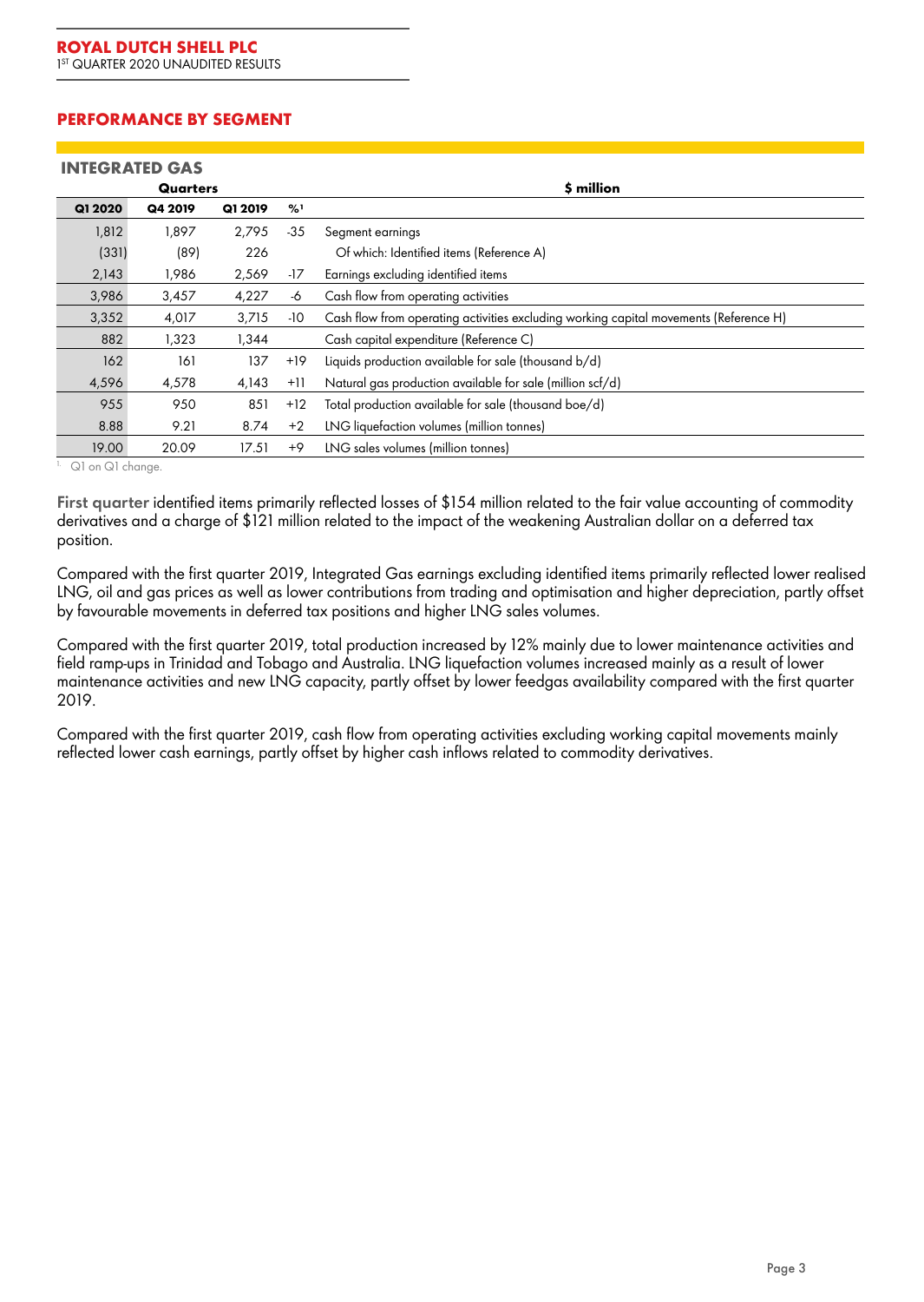#### **UPSTREAM**

|          | Quarters |         |        | \$ million                                                                            |
|----------|----------|---------|--------|---------------------------------------------------------------------------------------|
| Q1 2020  | Q4 2019  | Q1 2019 | %1     |                                                                                       |
| (863)    | (855)    | 1.624   | $-153$ | Segment earnings                                                                      |
| (1, 154) | (1, 564) | (23)    |        | Of which: Identified items (Reference A)                                              |
| 291      | 709      | 1,648   | -82    | Earnings excluding identified items                                                   |
| 5,607    | 3,995    | 5,278   | $+6$   | Cash flow from operating activities                                                   |
| 3,718    | 4,834    | 5,263   | -29    | Cash flow from operating activities excluding working capital movements (Reference H) |
| 2,521    | 2,768    | 2,491   |        | Cash capital expenditure (Reference C)                                                |
| 1,730    | 1,716    | 1,667   | $+4$   | Liquids production available for sale (thousand b/d)                                  |
| 5,680    | 6,027    | 6,864   | $-17$  | Natural gas production available for sale (million scf/d)                             |
| 2,710    | 2.755    | 2.850   | -5     | Total production available for sale (thousand boe/d)                                  |

1. Q1 on Q1 change.

**First quarter** identified items primarily reflected a charge of \$776 million related to the impact of the weakening Brazilian real on a deferred tax position and a charge of \$416 million related to impairments, mainly in Brazil and the USA.

Compared with the first quarter 2019, Upstream earnings excluding identified items reflected lower realised oil and gas prices as well as lower total production volumes. Earnings were also negatively impacted by lower sales volumes associated with the timing of liftings.

Compared with the first quarter 2019, total production was 5% lower, mainly due to divestments, field decline and lower production in the NAM joint venture, partly offset by field ramp-ups in the Santos Basin, Gulf of Mexico and Permian. Excluding portfolio impacts, production was in line with the same quarter a year ago.

Compared with the first quarter 2019, cash flow from operating activities excluding working capital movements mainly reflected lower cash earnings, partly offset by lower tax payments.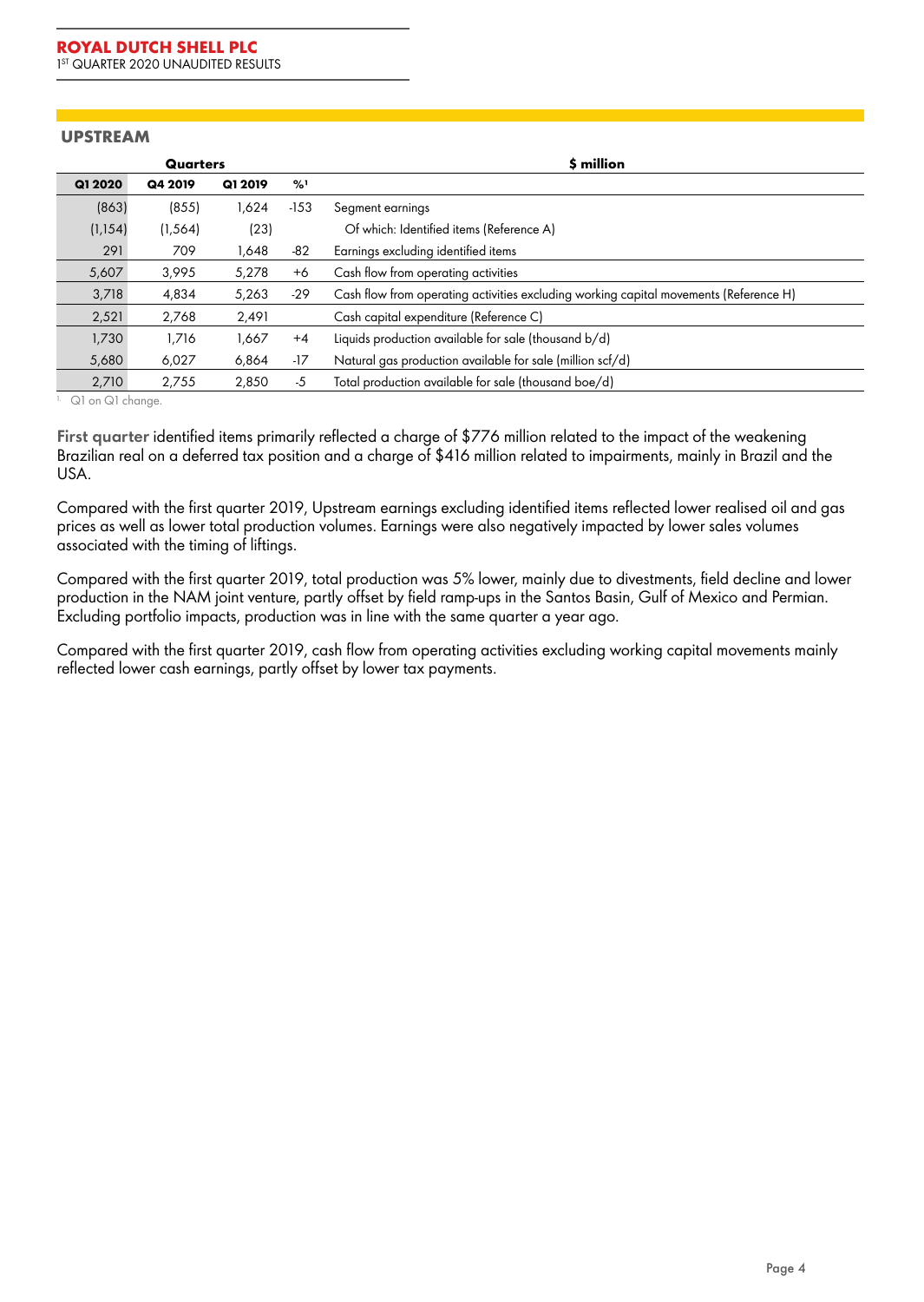### **OIL PRODUCTS**

| Quarters |         |         |               | \$ million                                                                            |
|----------|---------|---------|---------------|---------------------------------------------------------------------------------------|
| Q1 2020  | Q4 2019 | Q1 2019 | $\frac{9}{6}$ |                                                                                       |
| 2,211    | 1,183   | 1,224   | $+81$         | Segment earnings <sup>2</sup>                                                         |
| 849      | (318)   | (225)   |               | Of which: Identified items (Reference A)                                              |
| 1,363    | 1,501   | 1,448   | -6            | Earnings excluding identified items <sup>2</sup>                                      |
|          |         |         |               | Of which:                                                                             |
| 158      | 531     | 420     | $-62$         | Refining & Trading                                                                    |
| 1,205    | 971     | 1.029   | $+17$         | Marketing                                                                             |
| 4,878    | 2,538   | (598)   | $+915$        | Cash flow from operating activities                                                   |
| 353      | 3,120   | 2,589   | -86           | Cash flow from operating activities excluding working capital movements (Reference H) |
| 580      | 1,628   | 853     |               | Cash capital expenditure (Reference C)                                                |
| 2,397    | 2,438   | 2,666   | -10           | Refinery processing intake (thousand b/d)                                             |
| 5,2783   | 6,435   | 6,467   | $-18$         | Oil Products sales volumes (thousand b/d)                                             |

 $\frac{1}{2}$ . Q1 on Q1 change.

Earnings are presented on a CCS basis (See Note 2).

With effect from the first quarter 2020, the reporting of Oil Products sales volumes has changed (See Note 2). Sales volumes would be 5,937 thousand b/d in the first quarter 2020 on a comparable basis with 2019.

#### **First quarter** identified items primarily reflected gains of \$966 million related to the fair value accounting of commodity derivatives.

Compared with the first quarter 2019, Oil Products earnings excluding identified items reflected weaker realised refining margins and lower contributions from crude oil trading and optimisation as well as unfavourable movements in deferred tax positions. This was partly offset by higher realised marketing margins and lower operating expenses.

Cash flow from operating activities excluding working capital movements reflected lower earnings and higher cost-of-sales adjustment, partly offset by increased cash inflows from commodity derivatives, compared with the first quarter 2019.

The COVID-19 outbreak had a relatively minor impact on Marketing volumes in the first two months of the first quarter 2020. The estimated impact in March is a decrease of approximately 15% in Marketing volumes. The expected impact in the second quarter 2020 is reflected in the outlook section.

With effect from the first quarter 2020, Oil Products sales volumes reporting has changed. Excluding this impact, Oil Products sales volumes decreased due to lower refining, trading and marketing sales volumes compared with the first quarter 2019.

**▪** *Refining & Trading* earnings excluding identified items reflected lower realised refining margins and lower contributions from crude oil trading and optimisation, partly offset by lower operating expenses, compared with the first quarter 2019.

With effect from the first quarter 2020, Shell discloses utilisation instead of availability to improve transparency on refinery production volumes. Utilisation is defined as the actual usage of the plants as a percentage of the rated capacity. Refinery utilisation was 81% compared with 79% in the first quarter 2019, mainly due to lower planned downtime.

**▪** *Marketing* earnings excluding identified items reflected higher realised global commercial and retail margins as well as lower operating expenses, partly offset by lower retail and aviation sales volumes, compared with the first quarter 2019.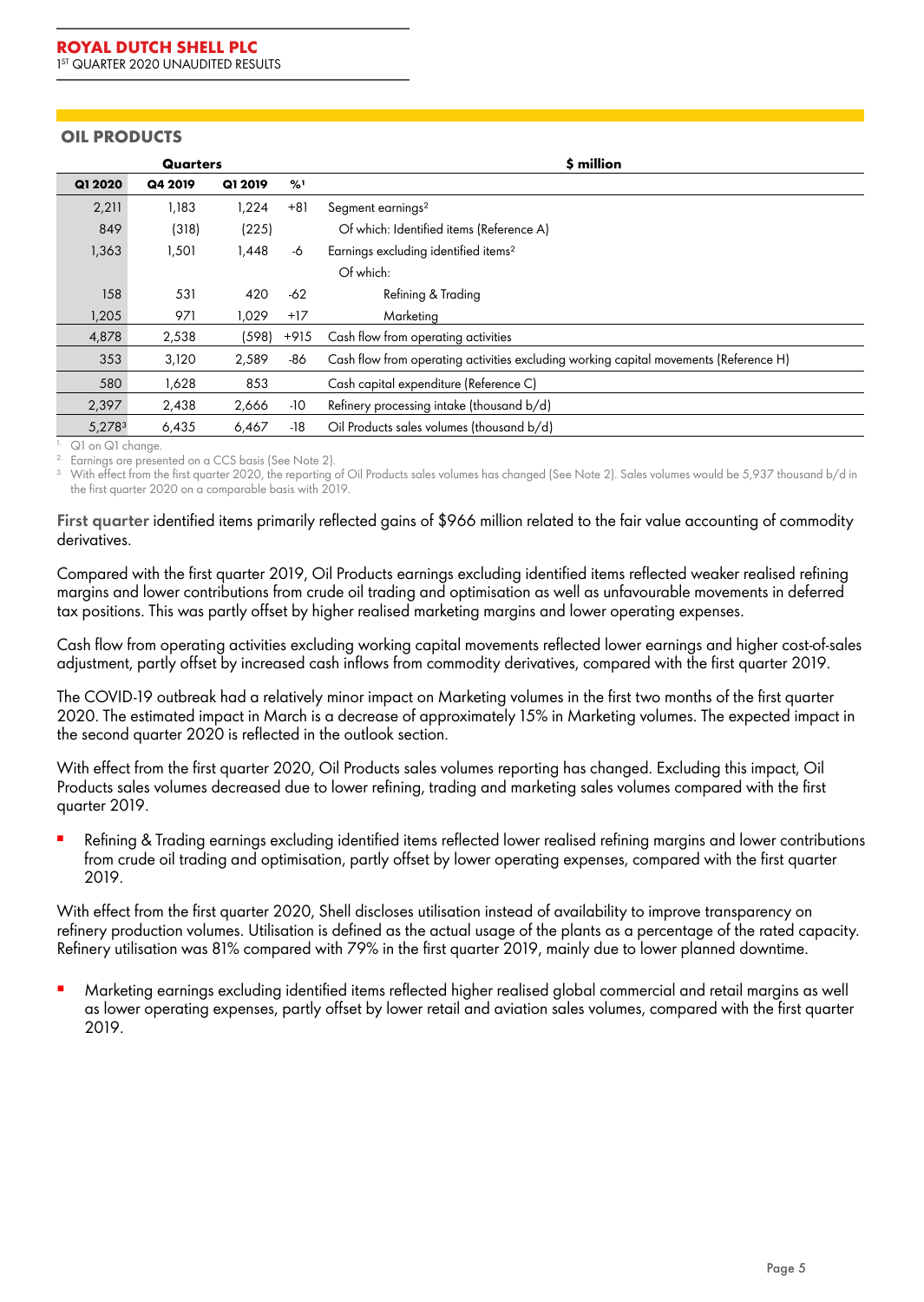## **CHEMICALS**

|         | Quarters |         |                  | \$ million                                                                            |
|---------|----------|---------|------------------|---------------------------------------------------------------------------------------|
| Q1 2020 | Q4 2019  | Q1 2019 | $\frac{9}{2}$    |                                                                                       |
| 146     | (78)     | 452     | -68              | Segment earnings <sup>2</sup>                                                         |
| (2)     | (13)     | 2       |                  | Of which: Identified items (Reference A)                                              |
| 148     | (65)     | 451     | -67              | Earnings excluding identified items <sup>2</sup>                                      |
| (178)   | (44)     |         | $(11)$ $(1,474)$ | Cash flow from operating activities                                                   |
| 189     | 338      | 528     |                  | Cash flow from operating activities excluding working capital movements (Reference H) |
| 846     | 1,023    | 828     |                  | Cash capital expenditure (Reference C)                                                |
| 3,871   | 3,454    | 4.137   | -6               | Chemicals sales volumes (thousand tonnes)                                             |

1. Q1 on Q1 change.

<sup>2.</sup> Earnings are presented on a CCS basis (See Note 2).

Compared with the first quarter 2019, Chemicals earnings excluding identified items reflected weaker realised base chemicals and intermediates margins as well as higher operating expenses.

Cash flow from operating activities excluding working capital movements reflected lower earnings and higher cost-of-sales adjustment, partly offset by higher dividends received compared with the first quarter 2019.

With effect from the first quarter 2020, Shell discloses utilisation instead of availability to improve transparency on chemicals production volumes. Utilisation is defined as the actual usage of the plants as a percentage of the rated capacity. Chemicals manufacturing plant utilisation was 84%, at a similar level as in the first quarter 2019.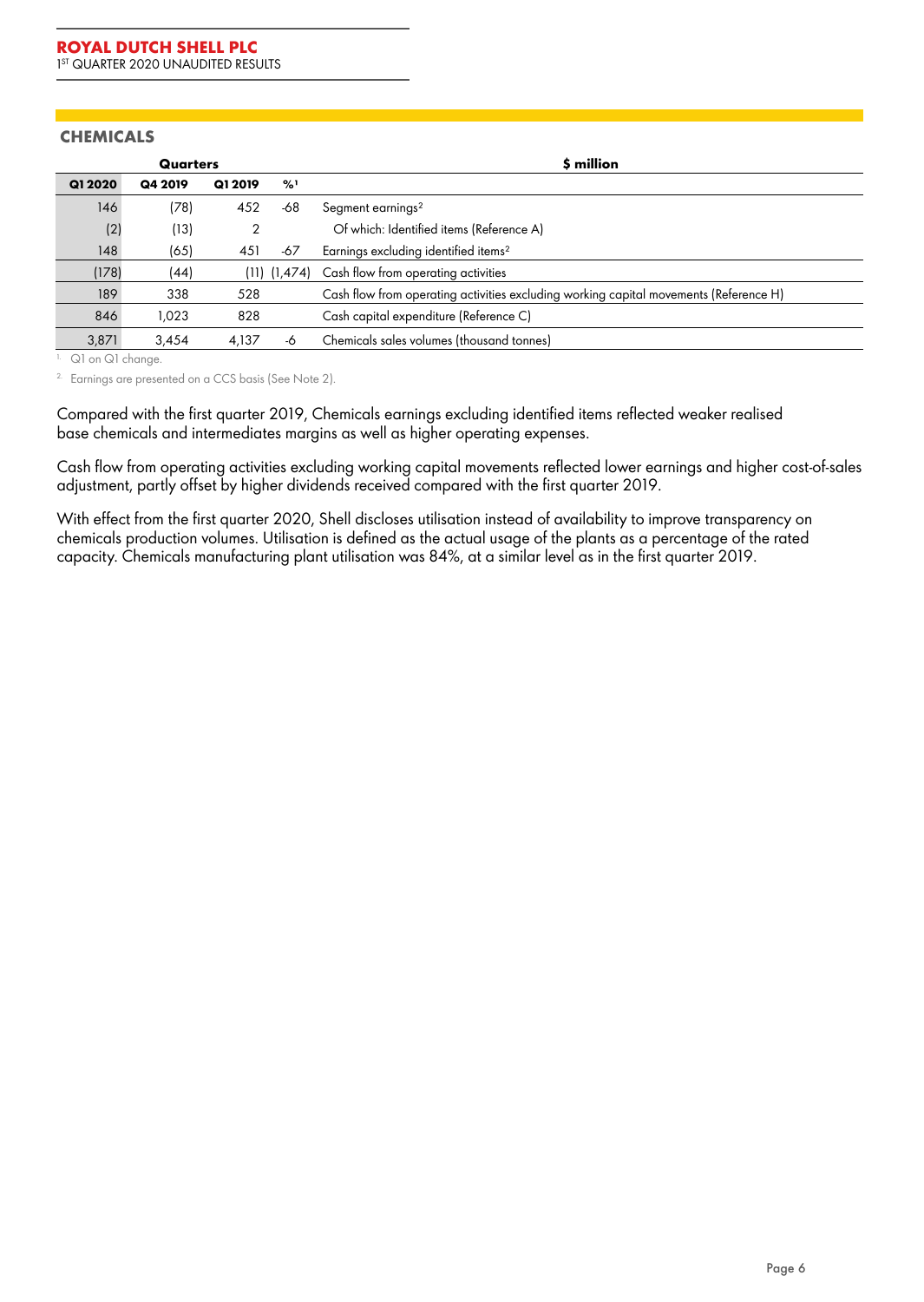### **CORPORATE**

|         | Quarters |         | \$ million                                                                            |
|---------|----------|---------|---------------------------------------------------------------------------------------|
| Q1 2020 | Q4 2019  | Q1 2019 |                                                                                       |
| (453)   | (1,151)  | (671)   | Segment earnings                                                                      |
| 535     | (76)     | 13      | Of which: Identified items (Reference A)                                              |
| (989)   | (1,075)  | (684)   | Earnings excluding identified items                                                   |
| 559     | 321      |         | (266) Cash flow from operating activities                                             |
| (239)   | (9)      |         | Cash flow from operating activities excluding working capital movements (Reference H) |

**First quarter** identified items primarily reflected a gain related to the impact of the weakening Brazilian real on financing positions.

Compared with the first quarter 2019, Corporate earnings excluding identified items reflected adverse currency exchange rate effects, partly offset by higher tax credits.

## **OUTLOOK FOR THE SECOND QUARTER 2020**

As a result of COVID-19, there is significant uncertainty in the expected macroeconomic conditions with an expected negative impact on demand for oil, gas and related products. Furthermore, recent global developments and uncertainty in oil supply have caused further volatility in commodity markets. The second quarter 2020 outlook provides ranges for operational and financial metrics based on current expectations, but these are subject to change in the light of current evolving market conditions. Due to demand or regulatory requirements and/or constraints in infrastructure, Shell may need to take measures to curtail or reduce oil and/or gas production, LNG liquefaction as well as utilisation of refining and chemicals plants and similarly sales volumes could be impacted. These measures would likely have negative impacts on Shell's operational and financial metrics.

Integrated Gas production is expected to be approximately 840 - 890 thousand boe/d. LNG liquefaction volumes are expected to be approximately 7.4 - 8.2 million tonnes. More than 90% of the term contracts for LNG sales are oil price linked with a price lag of typically 3 - 6 months.

Upstream production is expected to be approximately 1,750 - 2,250 thousand boe/d.

Refinery utilisation is expected to be approximately 60% - 70%.

Oil Products sales volumes are expected to be approximately 3,000 - 4,000 thousand b/d.

Chemicals manufacturing plant utilisation is expected to be approximately 70% - 80%.

Chemicals sales volumes are expected to be approximately 3,500 - 4,100 thousand tonnes.

Corporate segment earnings excluding identified items are expected to be a net expense of approximately \$800 - 875 million in the second quarter 2020 and a net expense of approximately \$3,200 - 3,500 million for the full year 2020. This excludes the impact of currency exchange rate effects.

Shell announced a series of operational and financial initiatives that are expected to result in reduction of underlying operating expenses by \$3-4 billion per annum over the next 12 months compared with 2019 levels; reduction of cash capital expenditure to \$20 billion or below for 2020 from a planned level of around \$25 billion; and material reductions in working capital. In addition, Shell has decided not to continue with the next tranche of the share buyback programme following the completion of the most recent tranche.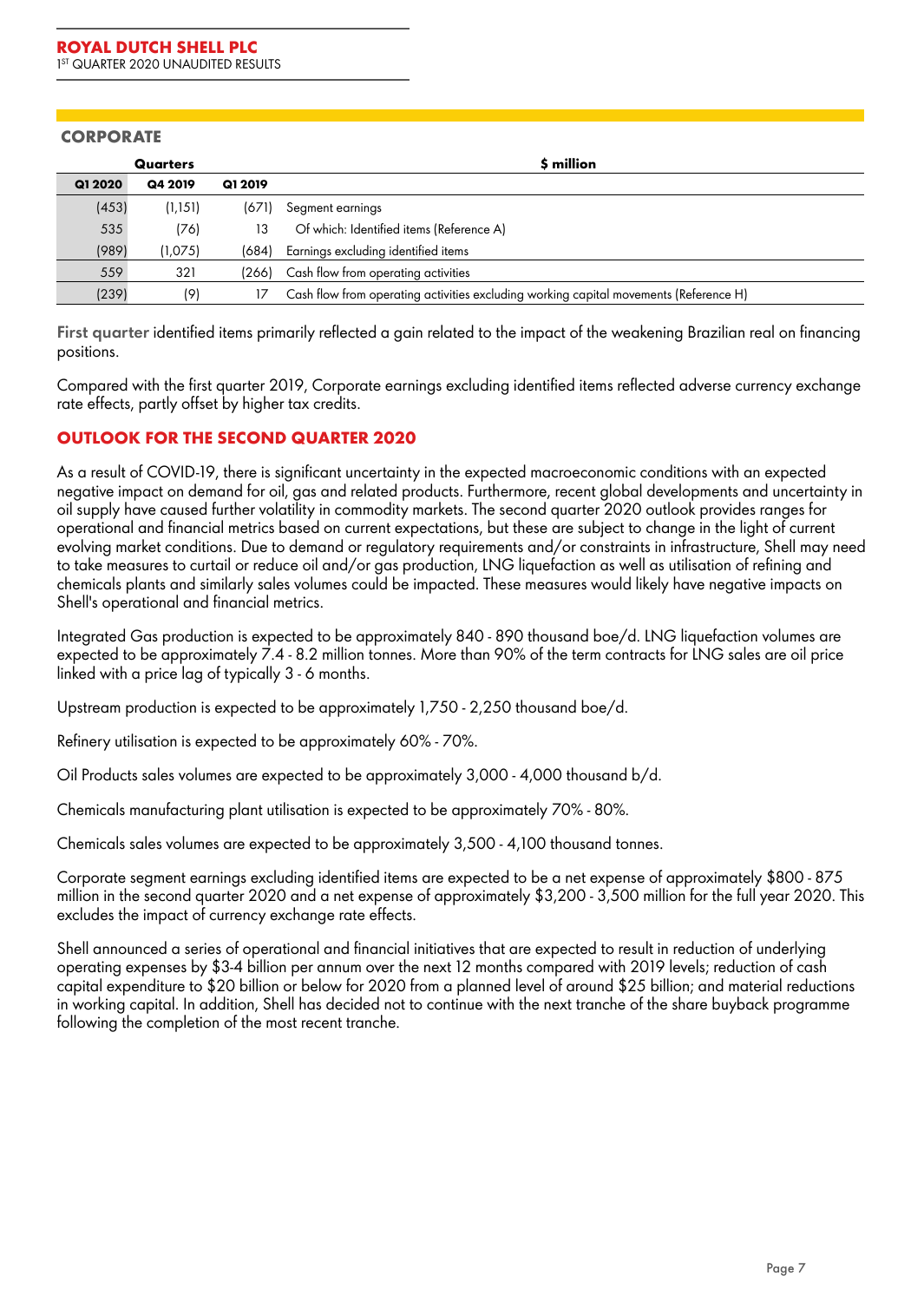# **UNAUDITED CONDENSED CONSOLIDATED INTERIM FINANCIAL STATEMENTS**

#### **CONSOLIDATED STATEMENT OF INCOME**

|         | Quarters                         |         | \$ million                                                       |
|---------|----------------------------------|---------|------------------------------------------------------------------|
| Q1 2020 | Q4 2019                          | Q1 2019 |                                                                  |
| 60,029  | 84,006                           | 83,735  | Revenue <sup>1</sup>                                             |
| 854     | 719                              | 1.484   | Share of profit of joint ventures and associates                 |
| 76      | 340                              | 443     | Interest and other income                                        |
| 60,959  | 85,066                           | 85,662  | Total revenue and other income                                   |
| 43,213  | 60,570                           | 59,923  | Purchases                                                        |
| 5,982   | 7,247                            | 6,354   | Production and manufacturing expenses                            |
| 2,393   | 2,831                            | 2,352   | Selling, distribution and administrative expenses                |
| 243     | 306                              | 212     | Research and development                                         |
| 294     | 965                              | 306     | Exploration                                                      |
| 7,093   | 9,238                            | 5,950   | Depreciation, depletion and amortisation <sup>2</sup>            |
| 1,118   | 1,118                            | 1,159   | Interest expense                                                 |
| 60,336  | 82,275                           | 76,256  | Total expenditure                                                |
| 623     | 2,791                            | 9,406   | Income/(loss) before taxation                                    |
| 646     | 1,702                            | 3,248   | Taxation charge/(credit)                                         |
| (23)    | 1,089                            | 6,157   | Income/(loss) for the period <sup>1</sup>                        |
|         | 124                              | 156     | Income/(loss) attributable to non-controlling interest           |
| (24)    | 965                              | 6,001   | Income/(loss) attributable to Royal Dutch Shell plc shareholders |
| 0.00    | 0.12                             | 0.74    | Basic earnings per share (\$) <sup>3</sup>                       |
| 0.00    | 0.12                             | 0.73    | Diluted earnings per share (\$) <sup>3</sup>                     |
|         | Soo Note 2 "Sogmant information" |         |                                                                  |

1. See Note 2 "Segment information". 2. Includes impairment charges of \$749 million (Q4 2019: \$2,941 million; Q1 2019: \$33 million) mainly due to changes to oil price outlook for 2020. See

Note 1.

3. See Note 3 "Earnings per share".

# **CONSOLIDATED STATEMENT OF COMPREHENSIVE INCOME**

| 4,500<br>Comprehensive income/(loss) for the period |  |  |
|-----------------------------------------------------|--|--|
|                                                     |  |  |
|                                                     |  |  |
|                                                     |  |  |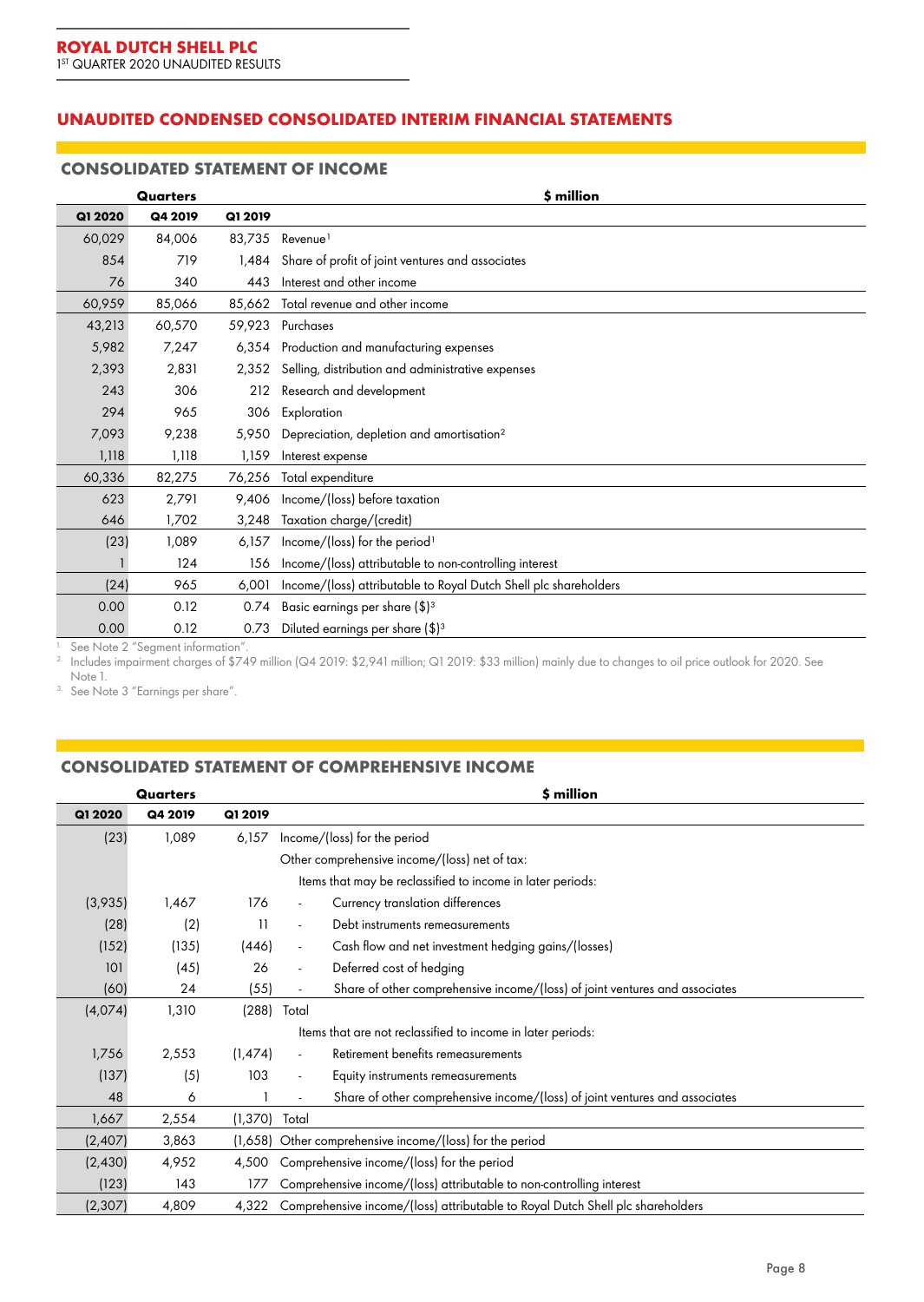## **CONDENSED CONSOLIDATED BALANCE SHEET**

**\$ million**

|                                                           | March 31, 2020 | December 31, 2019 |
|-----------------------------------------------------------|----------------|-------------------|
| <b>Assets</b>                                             |                |                   |
| <b>Non-current assets</b>                                 |                |                   |
| Intangible assets                                         | 23,218         | 23,486            |
| Property, plant and equipment                             | 232,099        | 238,349           |
| Joint ventures and associates                             | 22,646         | 22,808            |
| Investments in securities                                 | 2,884          | 2,989             |
| Deferred tax                                              | 10,706         | 10,524            |
| Retirement benefits                                       | 8,352          | 4,717             |
| Trade and other receivables                               | 7,871          | 8,085             |
| Derivative financial instruments <sup>1</sup>             | 1,212          | 689               |
|                                                           | 308,988        | 311,647           |
| <b>Current assets</b>                                     |                |                   |
| Inventories <sup>2</sup>                                  | 13,897         | 24,071            |
| Trade and other receivables                               | 36,798         | 43,414            |
| Derivative financial instruments <sup>1</sup>             | 12,467         | 7,149             |
| Cash and cash equivalents                                 | 21,811         | 18,055            |
|                                                           | 84,973         | 92,689            |
| <b>Total assets</b>                                       | 393,961        | 404,336           |
| <b>Liabilities</b>                                        |                |                   |
| <b>Non-current liabilities</b>                            |                |                   |
| Debt                                                      | 79,298         | 81,360            |
| Trade and other payables                                  | 2,705          | 2,342             |
| Derivative financial instruments <sup>1</sup>             | 1,807          | 1,209             |
| Deferred tax                                              | 15,084         | 14,522            |
| Retirement benefits                                       | 13,884         | 13,017            |
| Decommissioning and other provisions                      | 21,562         | 21,799            |
|                                                           | 134,339        | 134,249           |
| <b>Current liabilities</b>                                |                |                   |
| Debt                                                      | 15,767         | 15,064            |
| Trade and other payables                                  | 39,441         | 49,208            |
| Derivative financial instruments <sup>1</sup>             | 10,785         | 5,429             |
| Taxes payable                                             | 7,079          | 6,693             |
| Retirement benefits                                       | 402            | 419               |
| Decommissioning and other provisions                      | 2,769          | 2,811             |
|                                                           | 76,243         | 79,624            |
| <b>Total liabilities</b>                                  | 210,582        | 213,873           |
| Equity attributable to Royal Dutch Shell plc shareholders | 179,639        | 186,476           |
| Non-controlling interest                                  | 3,740          | 3,987             |
| <b>Total equity</b>                                       | 183,379        | 190,463           |
| <b>Total liabilities and equity</b>                       | 393,961        | 404,336           |

 $^{\rm h}$  See Note 6 "Derivative financial instruments and debt excluding lease liabilities".

 $^{2}$  Includes write-downs of \$3,726 million to net realisable value at March 31, 2020. See Note 1.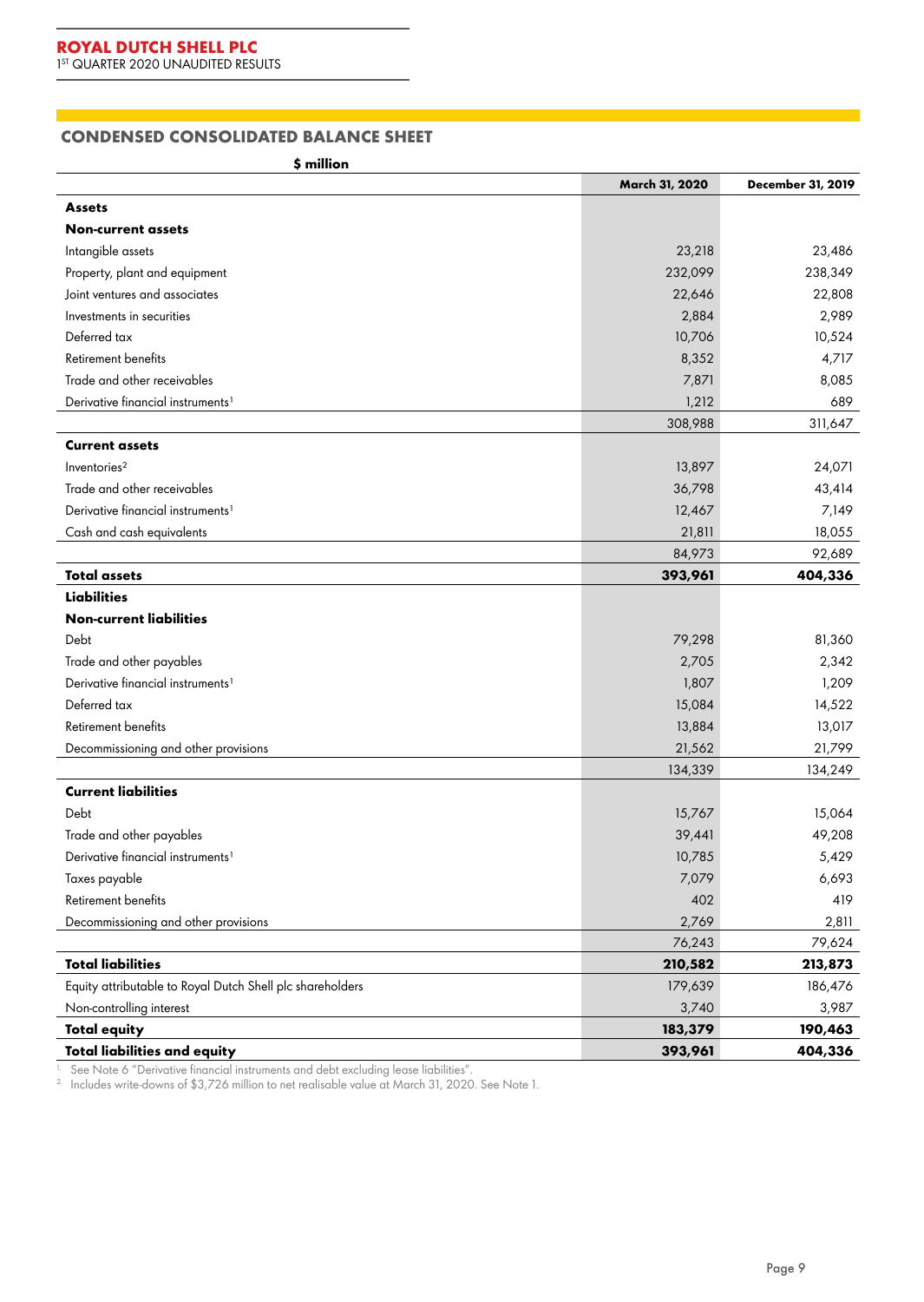# **CONSOLIDATED STATEMENT OF CHANGES IN EQUITY**

|                                            | Equity attributable to Royal Dutch Shell plc |                                   |                                |                             |              |                                 |                        |
|--------------------------------------------|----------------------------------------------|-----------------------------------|--------------------------------|-----------------------------|--------------|---------------------------------|------------------------|
| \$ million                                 | <b>Share</b><br>capital <sup>1</sup>         | <b>Shares</b><br>held in<br>trust | Other<br>reserves <sup>2</sup> | <b>Retained</b><br>earnings | <b>Total</b> | Non-<br>controlling<br>interest | <b>Total</b><br>equity |
| At January 1, 2020                         | 657                                          | (1,063)                           | 14,451                         | 172,431                     | 186,476      | 3,987                           | 190,463                |
| Comprehensive income/(loss) for the period |                                              |                                   | (2, 283)                       | (24)                        | (2, 307)     | (123)                           | (2,430)                |
| Transfer from other comprehensive income   |                                              |                                   | (6)                            | 6                           |              |                                 |                        |
| Dividends <sup>3</sup>                     |                                              |                                   | -                              | (3, 482)                    | (3, 482)     | (110)                           | (3, 591)               |
| Repurchases of shares                      | (5)                                          |                                   | 5                              | (1,006)                     | (1,006)      | -                               | (1,006)                |
| Share-based compensation                   |                                              | 585                               | (374)                          | (253)                       | (43)         | -                               | (43)                   |
| Other changes in non-controlling interest  |                                              |                                   |                                |                             |              | (14)                            | (14)                   |
| At March 31, 2020                          | 652                                          | (479)                             | 11,794                         | 167,672                     | 179,639      | 3,740                           | 183,379                |
| At January 1, 2019                         | 685                                          | (1, 260)                          | 16,615                         | 182,610                     | 198,650      | 3,888                           | 202,538                |
| Comprehensive income/(loss) for the period |                                              |                                   | (1,679)                        | 6,001                       | 4,322        | 177                             | 4,499                  |
| Transfer from other comprehensive income   |                                              |                                   | (89)                           | 89                          |              |                                 |                        |
| <b>Dividends</b>                           |                                              |                                   | -                              | (3,875)                     | (3,875)      | (119)                           | (3,994)                |
| Repurchases of shares                      | (6)                                          |                                   | 6                              | (2, 513)                    | (2, 513)     | -                               | (2, 513)               |
| Share-based compensation                   |                                              | 849                               | (384)                          | (724)                       | (259)        |                                 | (259)                  |
| Other changes in non-controlling interest  |                                              |                                   |                                |                             |              | (16)                            | (16)                   |
| At March 31, 2019                          | 680                                          | (411)                             | 14,468                         | 181,588                     | 196,325      | 3,931                           | 200,256                |

1. See Note 4 "Share capital". 2. See Note 5 "Other reserves".

 $3$  The amount charged to retained earnings is based on prevailing exchange rates on payment date.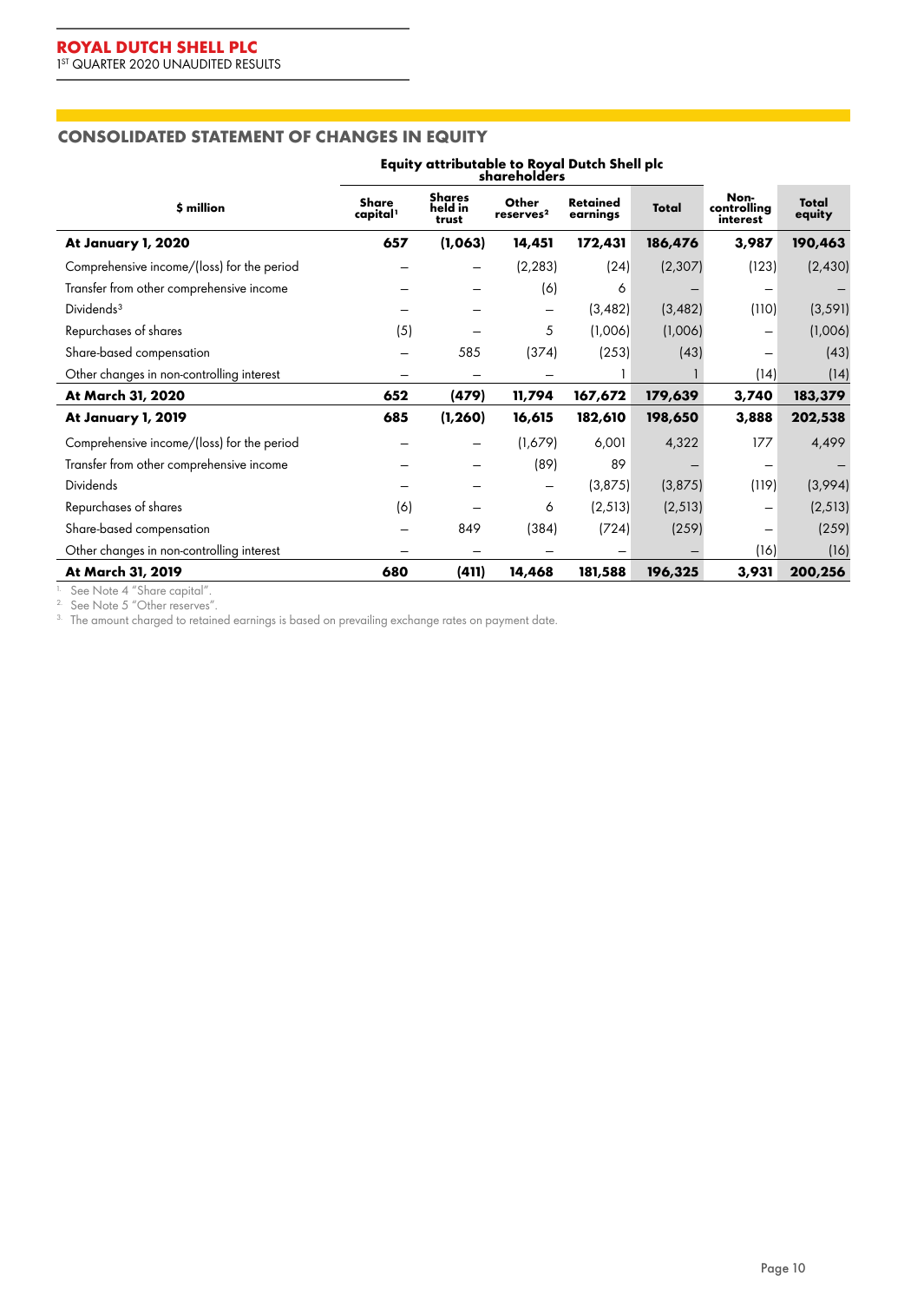$\mathbb{R}^{n \times n}$ 

## **CONSOLIDATED STATEMENT OF CASH FLOWS**

|          | Quarters |         | \$ million                                                                             |
|----------|----------|---------|----------------------------------------------------------------------------------------|
| Q1 2020  | Q4 2019  | Q1 2019 |                                                                                        |
| 623      | 2,791    |         | 9,406 Income before taxation for the period                                            |
|          |          |         | Adjustment for:                                                                        |
| 897      | 859      |         | 896 - Interest expense (net)                                                           |
| 7,093    | 9,238    |         | 5,950 - Depreciation, depletion and amortisation                                       |
| 83       | 496      |         | 119 - Exploration well write-offs                                                      |
| 106      | (36)     |         | (65) - Net (gains)/losses on sale and revaluation of non-current assets and businesses |
| (854)    | (719)    |         | (1,484) - Share of (profit)/loss of joint ventures and associates                      |
| 531      | 1,318    |         | 744 - Dividends received from joint ventures and associates                            |
| 9,594    | (546)    |         | (2,841) - (Increase)/decrease in inventories                                           |
| 6,314    | (2, 448) |         | (1,425) - (Increase)/decrease in current receivables                                   |
| (8,430)  | 961      |         | 783 - Increase/(decrease) in current payables                                          |
| (171)    | 254      |         | (1,109) - Derivative financial instruments                                             |
| (91)     | 217      |         | 22 - Retirement benefits                                                               |
| (102)    | (141)    |         | (302) - Decommissioning and other provisions                                           |
| 579      | (82)     |         | 26 - Other                                                                             |
| (1, 321) | (1,894)  |         | (2,089) Tax paid                                                                       |
| 14,851   | 10,267   |         | 8,630 Cash flow from operating activities                                              |
| (4, 263) | (6,707)  |         | (5,121) Capital expenditure                                                            |
| (559)    | (112)    |         | (441) Investments in joint ventures and associates                                     |
| (147)    | (65)     |         | (39) Investments in equity securities                                                  |
| 1,613    | 1,049    |         | 178 Proceeds from sale of property, plant and equipment and businesses                 |
| 547      | 1,032    |         | 544 Proceeds from sale of joint ventures and associates                                |
| 73       | 55       | 271     | Proceeds from sale of equity securities                                                |
| 192      | 224      | 237     | Interest received                                                                      |
| 855      | 918      |         | 680 Other investing cash inflows                                                       |
| (1,028)  | (1, 255) |         | (931) Other investing cash outflows                                                    |
| (2,718)  | (4,862)  |         | (4,622) Cash flow from investing activities                                            |
| 321      | (406)    |         | (91) Net increase/(decrease) in debt with maturity period within three months          |
|          |          |         | Other debt:                                                                            |
| 1,003    | 8,758    |         | 140 - New borrowings                                                                   |
| (2,723)  | (2,731)  |         | (1,533) - Repayments                                                                   |
| (1,033)  | (1, 232) |         | (1,115) Interest paid                                                                  |
| (81)     | (124)    |         | (45) Derivative financial instruments                                                  |
| (8)      | 2        |         | (2) Change in non-controlling interest                                                 |
|          |          |         | Cash dividends paid to:                                                                |
| (3, 483) | (3,725)  |         | (3,875) - Royal Dutch Shell plc shareholders                                           |
| (110)    | (133)    |         | (68) - Non-controlling interest                                                        |
| (1,486)  | (2,848)  |         | (2,255) Repurchases of shares                                                          |
| (182)    | (618)    |         | (456) Shares held in trust: net sales/(purchases) and dividends received               |
| (7, 781) | (3,057)  |         | (9,300) Cash flow from financing activities                                            |
| (595)    | 289      |         | 21 Currency translation differences relating to cash and cash equivalents              |
| 3,756    | 2,637    |         | (5,271) Increase/(decrease) in cash and cash equivalents                               |
| 18,055   | 15,417   |         | 26,741 Cash and cash equivalents at beginning of period                                |
| 21,811   | 18,055   |         | 21,470 Cash and cash equivalents at end of period                                      |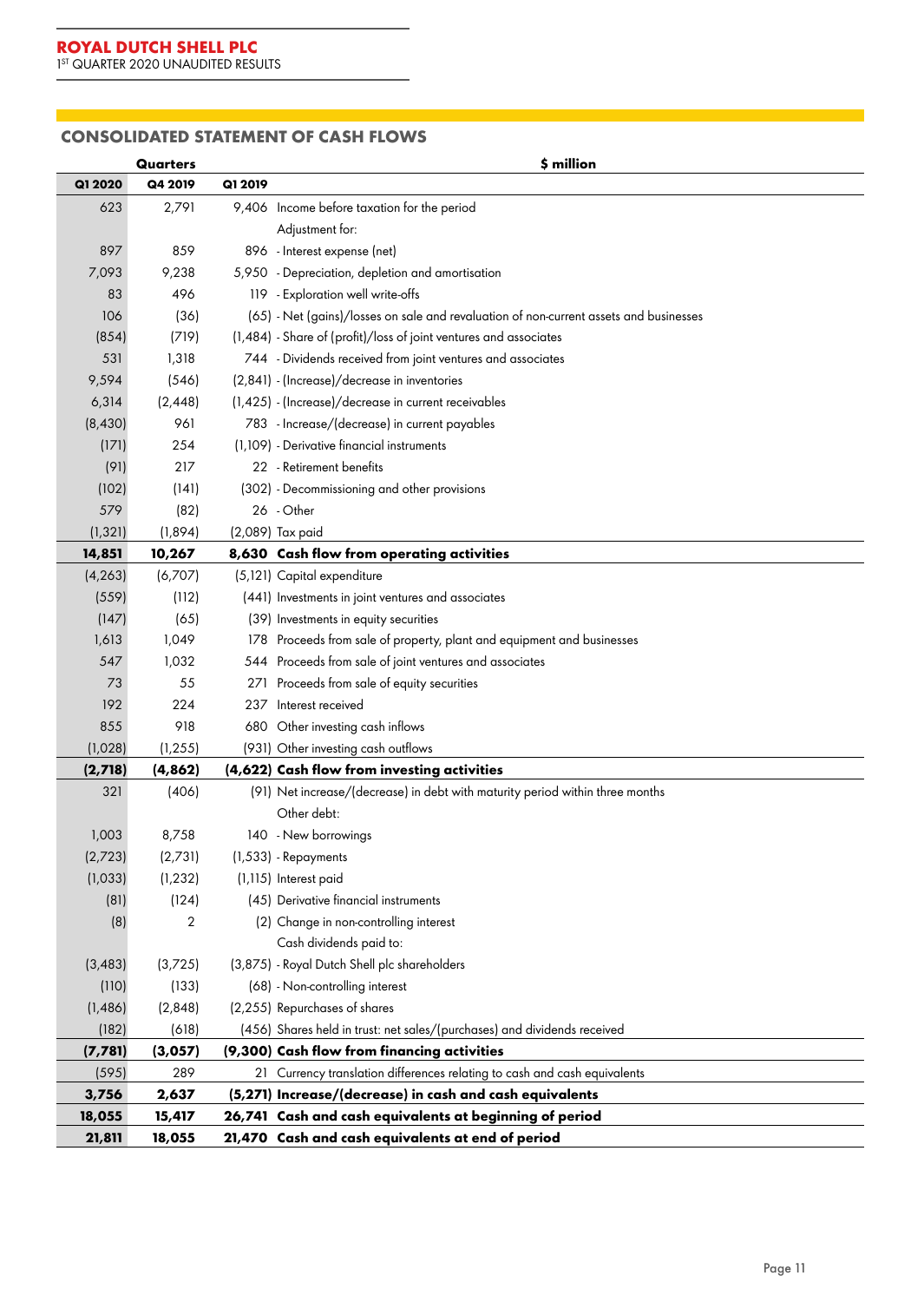### **NOTES TO THE UNAUDITED CONDENSED CONSOLIDATED INTERIM FINANCIAL STATEMENTS**

#### **1. Basis of preparation**

These unaudited Condensed Consolidated Interim Financial Statements ("Interim Statements") of Royal Dutch Shell plc ("the Company") and its subsidiaries (collectively referred to as "Shell") have been prepared in accordance with IAS 34 Interim Financial Reporting as issued by the International Accounting Standards Board (IASB) and as adopted by the European Union, and on the basis of the same accounting principles as those used in the Annual Report and Accounts (pages 190 to 238) and Form 20-F (pages 142 to 189) for the year ended December 31, 2019 as filed with the Registrar for Companies for England and Wales and the US Securities and Exchange Commission, respectively, and should be read in conjunction with these filings.

The financial information presented in the unaudited Interim Statements does not constitute statutory accounts within the meaning of section 434(3) of the Companies Act 2006 ("the Act"). Statutory accounts for the year ended December 31, 2019 were published in Shell's Annual Report and Accounts, a copy of which was delivered to the Registrar of Companies for England and Wales, and in Shell's Form 20-F. The auditor's report on those accounts was unqualified, did not include a reference to any matters to which the auditor drew attention by way of emphasis without qualifying the report and did not contain a statement under sections 498(2) or 498(3) of the Act.

**Key accounting considerations related to COVID-19 and the macroeconomic environment**

#### *Impairment*

As a result of COVID-19 and the significant oil price drop in the first quarter 2020, oil and gas price assumptions applied for impairment testing were reviewed. On that basis, Shell has lowered its short-term price outlook for the remainder of 2020, which was the basis for impairment in the first quarter 2020.

Because of COVID-19 and OPEC+ actions there remains significant demand and supply uncertainties and accordingly, the medium and long-term price outlook also remain uncertain. As per normal process outlined in the 2019 Annual Report and Accounts and Form 20-F, these price assumptions are subject to review later this year.

For the impairments in the first quarter 2020, see footnote 2 on the Consolidated Statement of Income on page 8.

#### *Inventories*

As per accounting policies disclosed in Shell's 2019 Annual Report and Accounts and Form 20-F, inventories are stated at cost or net realisable value ('NRV'), whichever is lower.

For the write-downs to NRV at March 31, 2020 see footnote 2 on the Condensed Consolidated Balance Sheet on page 9.

#### **2. Segment information**

With effect from 2020, Shell's reporting segments consist of Integrated Gas, Upstream, Oil Products, Chemicals and Corporate, reflecting the way Shell reviews and assesses its performance. Oil Products and Chemicals businesses were previously reported under the Downstream segment. Oil sands mining activities, previously included in the Upstream segment, are reported under Oil Products. Comparative information has been reclassified.

Segment earnings are presented on a current cost of supplies basis (CCS earnings), which is the earnings measure used by the Chief Executive Officer for the purposes of making decisions about allocating resources and assessing performance. On this basis, the purchase price of volumes sold during the period is based on the current cost of supplies during the same period after making allowance for the tax effect. CCS earnings therefore exclude the effect of changes in the oil price on inventory carrying amounts. Sales between segments are based on prices generally equivalent to commercially available prices.

With effect from January 1, 2020, additional contracts are classified as held for trading purposes and consequently revenue is reported on a net rather than gross basis. The effect on revenue for the first quarter 2020 is a reduction of \$16,313 million.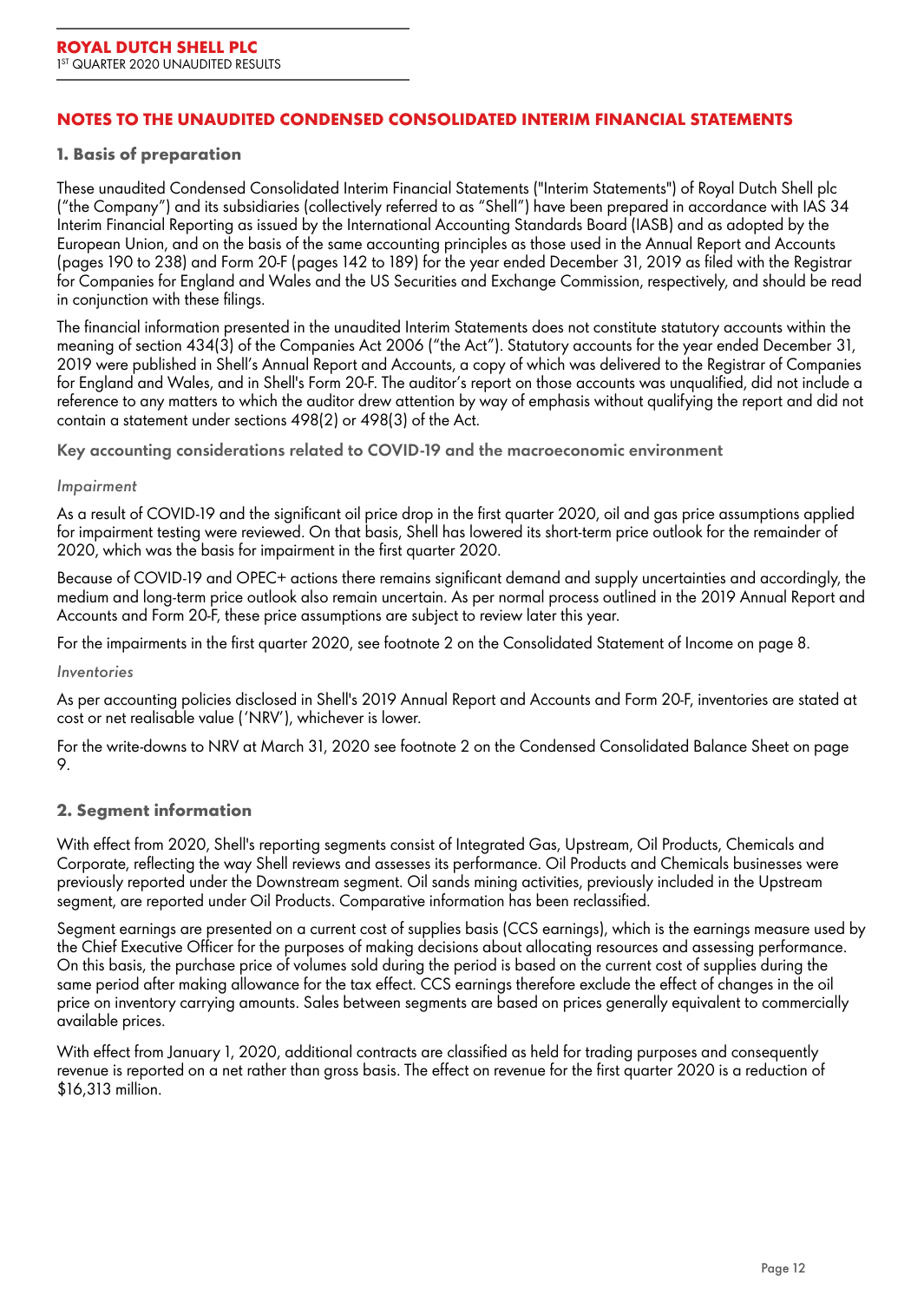#### **INFORMATION BY SEGMENT**

|                   | Quarters |                 |                                        | \$ million |  |
|-------------------|----------|-----------------|----------------------------------------|------------|--|
| Q1 2020           | Q4 2019  | Q1 2019         |                                        |            |  |
|                   |          |                 | Third-party revenue                    |            |  |
| 10,157            | 11,006   | 11,639          | Integrated Gas                         |            |  |
| 2,344             | 2,604    | 2,301           | Upstream                               |            |  |
| 44,297            | 67,354   | 66,051          | Oil Products                           |            |  |
| 3,221             | 3,033    | 3,733           | Chemicals                              |            |  |
| 11                | 9        | $\overline{11}$ | Corporate                              |            |  |
| 60,029            | 84,006   | 83,735          | Total third-party revenue <sup>1</sup> |            |  |
|                   |          |                 | Inter-segment revenue <sup>2</sup>     |            |  |
| 891               | 1,117    | 1,092           | <b>Integrated Gas</b>                  |            |  |
| 6,476             | 9,416    | 9,532           | Upstream                               |            |  |
| 1,851             | 1,629    | 2,180           | Oil Products                           |            |  |
| 875               | 854      | 966             | Chemicals                              |            |  |
| $\qquad \qquad -$ | —        |                 | Corporate                              |            |  |
|                   |          |                 | <b>CCS earnings</b>                    |            |  |
| 1,812             | 1,897    | 2,795           | Integrated Gas                         |            |  |
| (863)             | (855)    | 1,624           | Upstream                               |            |  |
| 2,211             | 1,183    | 1,224           | Oil Products                           |            |  |
| 146               | (78)     | 452             | Chemicals                              |            |  |
| (453)             | (1, 151) | (671)           | Corporate                              |            |  |
| 2,854             | 996      | 5,424 Total     |                                        |            |  |

<sup>1.</sup> Includes revenue from sources other than from contracts with customers, which mainly comprises the impact of fair value accounting of commodity derivatives. First quarter 2020 included income of \$6,686 million (Q4 2019: \$594 million income; Q1 2019: \$737 million income). This amount includes both the reversal of prior gains of \$317 million related to sales contracts and prior losses of \$76 million related to purchase contracts that were previously recognised and where physical settlement has taken place in the first quarter 2020. This disclosure reflects the application of IFRIC agenda decision 'Physical settlement of contracts to buy or sell a non-financial item (IFRS 9)'.

2. Comparative information for inter-segment revenue for Upstream, Oil Products and Chemicals has been revised to conform with reporting segment changes applicable from 2020. Inter-segment revenue for Integrated Gas for the first quarter 2019 has been revised from \$984 million to amend for certain intrasegment transactions previously reported as inter-segment revenue.

## **RECONCILIATION OF INCOME FOR THE PERIOD TO CCS EARNINGS**

|         | Quarters |         | \$ million                                                             |
|---------|----------|---------|------------------------------------------------------------------------|
| Q1 2020 | Q4 2019  | Q1 2019 |                                                                        |
| (24)    | 965      |         | 6,001 Income/(loss) attributable to Royal Dutch Shell plc shareholders |
|         | 124      |         | 156 Income/(loss) attributable to non-controlling interest             |
| (23)    | 1,089    |         | 6,157 Income/(loss) for the period                                     |
|         |          |         | Current cost of supplies adjustment:                                   |
| 3,774   | (69)     |         | (985) Purchases                                                        |
| (916)   | 13       |         | 236 Taxation                                                           |
| 19      | (37)     |         | 16 Share of profit/(loss) of joint ventures and associates             |
| 2,876   | (93)     |         | (733) Current cost of supplies adjustment <sup>1</sup>                 |
| 2,854   | 996      |         | 5,424 CCS earnings                                                     |
|         |          |         | of which:                                                              |
| 2,756   | 871      |         | 5,293 CCS earnings attributable to Royal Dutch Shell plc shareholders  |
| 97      | 125      | 131     | CCS earnings attributable to non-controlling interest                  |

1. The adjustment attributable to Royal Dutch Shell plc shareholders is a positive \$2,780 million in the first quarter 2020 (Q4 2019: negative \$94 million; Q1 2019: negative \$708 million)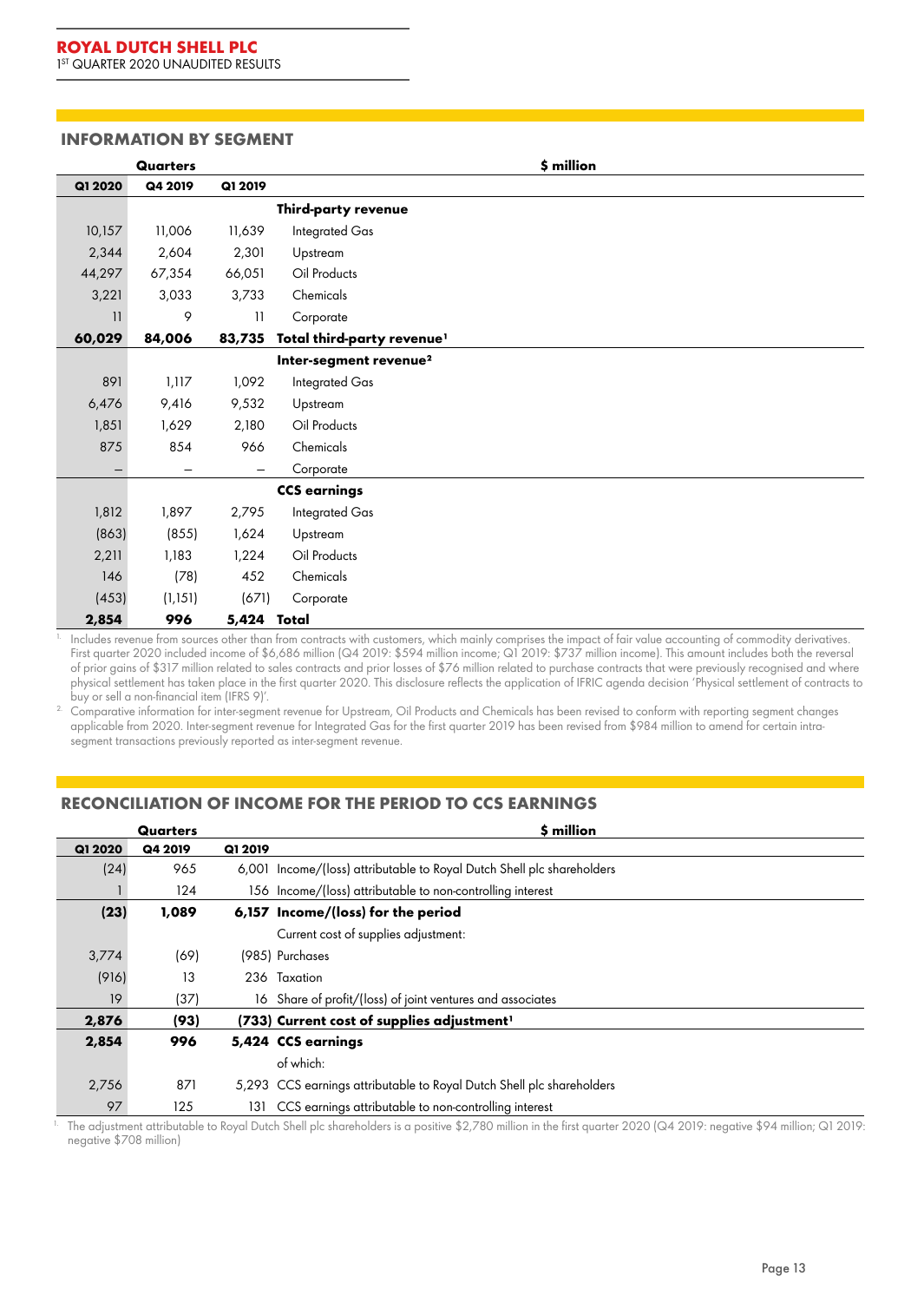### **3. Earnings per share**

#### **EARNINGS PER SHARE**

|         | Quarters |         |                                                                                     |
|---------|----------|---------|-------------------------------------------------------------------------------------|
| Q1 2020 | Q4 2019  | Q1 2019 |                                                                                     |
| (24)    | 965      |         | 6,001 Income/(loss) attributable to Royal Dutch Shell plc shareholders (\$ million) |
|         |          |         | Weighted average number of shares used as the basis for determining:                |
| 7,819.8 | 7.907.2  | 8,152.2 | Basic earnings per share (million)                                                  |
| 7,819.8 | 7.962.5  | 8.210.7 | Diluted earnings per share (million)                                                |

#### **4. Share capital**

#### **ISSUED AND FULLY PAID ORDINARY SHARES OF €0.07 EACH<sup>1</sup>**

|                       | Number of shares | Nominal value (\$ million) |     |                          |       |
|-----------------------|------------------|----------------------------|-----|--------------------------|-------|
|                       | A                | в                          | A   | В                        | Total |
| At January 1, 2020    | 4, 151, 787, 517 | 3,729,407,107              | 349 | 308                      | 657   |
| Repurchases of shares | (46, 143, 892)   | (15, 422, 859)             | (4) | (1)                      | (5)   |
| At March 31, 2020     | 4,105,643,625    | 3,713,984,248              | 345 | 307                      | 652   |
| At January 1, 2019    | 4,471,889,296    | 3,745,486,731              | 376 | 309                      | 685   |
| Repurchases of shares | (72, 531, 119)   |                            | (6) | $\overline{\phantom{0}}$ | (6)   |
| At March 31, 2019     | 4,399,358,177    | 3,745,486,731              | 371 | 309                      | 680   |

<sup>1.</sup> Share capital at March 31, 2020 also included 50,000 issued and fully paid sterling deferred shares of £1 each.

At Royal Dutch Shell plc's Annual General Meeting on May 21, 2019, the Board was authorised to allot ordinary shares in Royal Dutch Shell plc, and to grant rights to subscribe for, or to convert, any security into ordinary shares in Royal Dutch Shell plc, up to an aggregate nominal amount of €190 million (representing 2,720 million ordinary shares of €0.07 each), and to list such shares or rights on any stock exchange. This authority expires at the earlier of the close of business on August 21, 2020, and the end of the Annual General Meeting to be held in 2020, unless previously renewed, revoked or varied by Royal Dutch Shell plc in a general meeting.

### **5. Other reserves**

### **OTHER RESERVES**

| \$ million                                                                              | Merger<br>reserve | Share<br>premium<br>reserve | Capital<br>redemption<br>reserve | Share plan<br>reserve | Accumulated<br>other<br>comprehensive<br>income | Total    |
|-----------------------------------------------------------------------------------------|-------------------|-----------------------------|----------------------------------|-----------------------|-------------------------------------------------|----------|
| At January 1, 2020                                                                      | 37,298            | 154                         | 123                              | 1,049                 | (24, 173)                                       | 14,451   |
| Other comprehensive income/(loss) attributable to<br>Royal Dutch Shell plc shareholders |                   |                             |                                  |                       | (2, 283)                                        | (2, 283) |
| Transfer from other comprehensive income                                                |                   |                             |                                  |                       | (6)                                             | (6)      |
| Repurchases of shares                                                                   |                   |                             | 5                                |                       |                                                 | 5        |
| Share-based compensation                                                                |                   |                             |                                  | (374)                 |                                                 | (374)    |
| At March 31, 2020                                                                       | 37,298            | 154                         | 128                              | 675                   | (26, 462)                                       | 11,794   |
| At January 1, 2019                                                                      | 37,298            | 154                         | 95                               | 1,098                 | (22, 030)                                       | 16,615   |
| Other comprehensive income/(loss) attributable to<br>Royal Dutch Shell plc shareholders |                   |                             |                                  |                       | (1,679)                                         | (1,679)  |
| Transfer from other comprehensive income                                                |                   |                             |                                  |                       | (89)                                            | (89)     |
| Repurchases of shares                                                                   |                   |                             | 6                                |                       |                                                 | 6        |
| Share-based compensation                                                                |                   |                             |                                  | (384)                 | $\overline{\phantom{0}}$                        | (384)    |
| At March 31, 2019                                                                       | 37,298            | 154                         | 101                              | 713                   | (23, 797)                                       | 14,468   |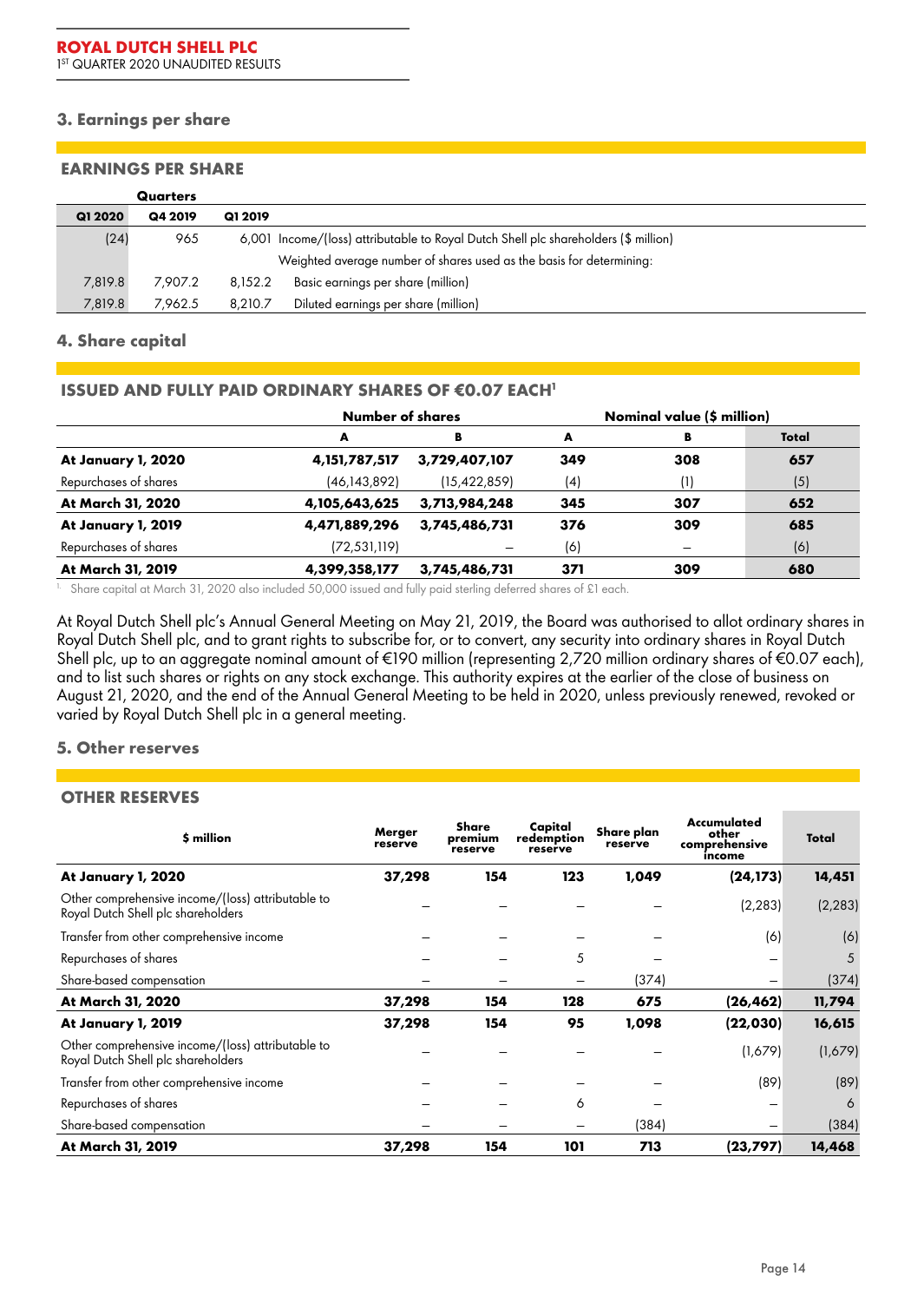The merger reserve and share premium reserve were established as a consequence of Royal Dutch Shell plc becoming the single parent company of Royal Dutch Petroleum Company and The "Shell" Transport and Trading Company, p.l.c., now The Shell Transport and Trading Company Limited, in 2005. The merger reserve increased in 2016 following the issuance of shares for the acquisition of BG Group plc. The capital redemption reserve was established in connection with repurchases of shares of Royal Dutch Shell plc. The share plan reserve is in respect of equity-settled share-based compensation plans.

### **6. Derivative financial instruments and debt excluding lease liabilities**

As disclosed in the Consolidated Financial Statements for the year ended December 31, 2019, presented in the Annual Report and Accounts and Form 20-F for that year, Shell is exposed to the risks of changes in fair value of its financial assets and liabilities. The fair values of the financial assets and liabilities are defined as the price that would be received to sell an asset or paid to transfer a liability in an orderly transaction between market participants at the measurement date. Methods and assumptions used to estimate the fair values at March 31, 2020, are consistent with those used in the year ended December 31, 2019, though the carrying amounts of derivative financial instruments measured using predominantly unobservable inputs have changed since that date.

The table below provides the comparison of the fair value with the carrying amount of debt excluding lease liabilities, disclosed in accordance with IFRS 7 *Financial Instruments: Disclosures*.

### **DEBT EXCLUDING LEASE LIABILITIES**

| s million               | March 31, 2020 | December 31, 2019 |
|-------------------------|----------------|-------------------|
| Carrying amount         | 65,775         | 65,887            |
| Fair value <sup>1</sup> | 68.770         | 71,163            |

<sup>1.</sup> Mainly determined from the prices quoted for these securities.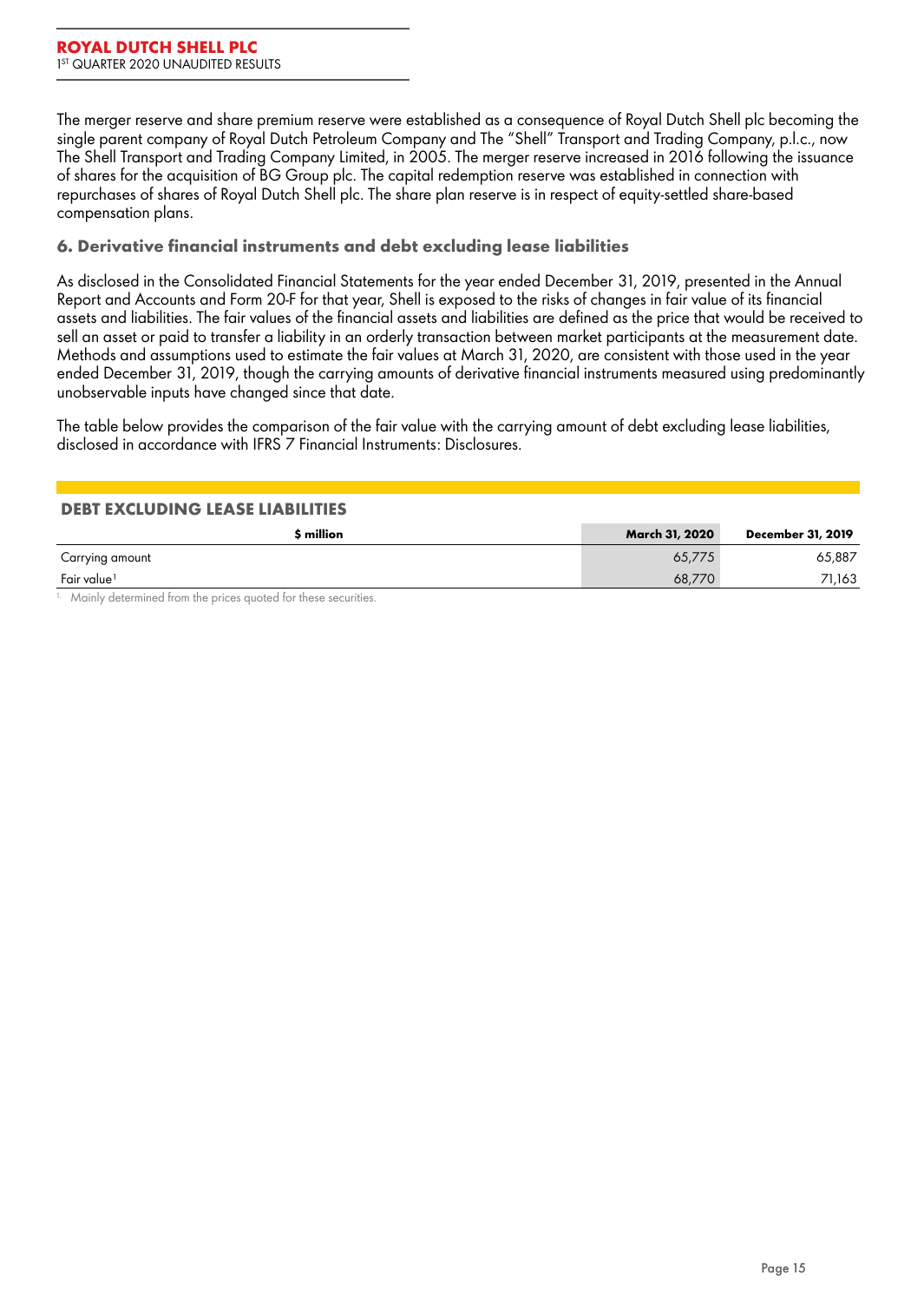## **ALTERNATIVE PERFORMANCE (NON-GAAP) MEASURES**

#### **A. Identified items**

Identified items comprise: divestment gains and losses, impairments, fair value accounting of commodity derivatives and certain gas contracts, redundancy and restructuring, the impact of exchange rate movements on certain deferred tax balances, and other items. These items, either individually or collectively, can cause volatility to net income, in some cases driven by external factors, which may hinder the comparative understanding of Shell's financial results from period to period. The impact of identified items on Shell's CCS earnings is as follows:

#### **IDENTIFIED ITEMS**

|          | Quarters |                   | \$ million                                                                    |
|----------|----------|-------------------|-------------------------------------------------------------------------------|
| Q1 2020  | Q4 2019  | Q1 2019           |                                                                               |
|          |          |                   | Identified items before tax                                                   |
| (76)     | 128      |                   | 65 Divestment gains/(losses)                                                  |
| (749)    | (2,941)  |                   | (33) Impairments                                                              |
| 968      | 616      |                   | (72) Fair value accounting of commodity derivatives and certain gas contracts |
| (18)     | (59)     |                   | (53) Redundancy and restructuring                                             |
|          | (333)    |                   | - Other                                                                       |
| 125      | (2, 589) |                   | (93) Total identified items before tax                                        |
|          |          |                   | Tax impact                                                                    |
| 44       | (16)     |                   | (19) Divestment gains/(losses)                                                |
| 213      | 700      |                   | (12) Impairments                                                              |
| (131)    | (90)     |                   | 104 Fair value accounting of commodity derivatives and certain gas contracts  |
| 11       | 13       | 20                | Redundancy and restructuring                                                  |
| (366)    | 29       |                   | (8) Impact of exchange rate movements on tax balances                         |
|          | (108)    |                   | $-$ Other                                                                     |
| (228)    | 529      |                   | 86 Total tax impact                                                           |
|          |          |                   | <b>Identified items after tax</b>                                             |
| (32)     | 111      |                   | 46 Divestment gains/(losses)                                                  |
| (536)    | (2, 240) |                   | (45) Impairments                                                              |
| 838      | 526      |                   | 32 Fair value accounting of commodity derivatives and certain gas contracts   |
| (7)      | (46)     |                   | (33) Redundancy and restructuring                                             |
| (366)    | 29       |                   | (8) Impact of exchange rate movements on tax balances                         |
|          | (441)    |                   | - Other                                                                       |
| (104)    | (2,060)  |                   | (8) Impact on CCS earnings                                                    |
|          |          |                   | Of which:                                                                     |
| (331)    | (89)     | 226               | Integrated Gas                                                                |
| (1, 154) | (1, 564) | (23)              | Upstream                                                                      |
| 849      | (318)    | (225)             | Oil Products                                                                  |
| (2)      | (13)     | $\overline{2}$    | Chemicals                                                                     |
| 535      | (76)     | 13                | Corporate                                                                     |
|          |          | $\qquad \qquad =$ | Impact on CCS earnings attributable to non-controlling interest               |
| (104)    | (2,060)  |                   | (8) Impact on CCS earnings attributable to shareholders                       |

The reconciliation from income attributable to RDS plc shareholders to CCS earnings attributable to RDS plc shareholders excluding identified items is shown on page 1.

The categories above represent the nature of the items identified irrespective of whether the items relate to Shell subsidiaries or joint ventures and associates. The after-tax impact of identified items of joint ventures and associates is fully reported within "Share of profit of joint ventures and associates" in the Consolidated Statement of Income, and fully reported as "identified items before tax" in the table above. Identified items related to subsidiaries are consolidated and reported across appropriate lines of the Consolidated Statement of Income. Only pre-tax identified items reported by subsidiaries are taken into account in the calculation of "underlying operating expenses" (Reference F).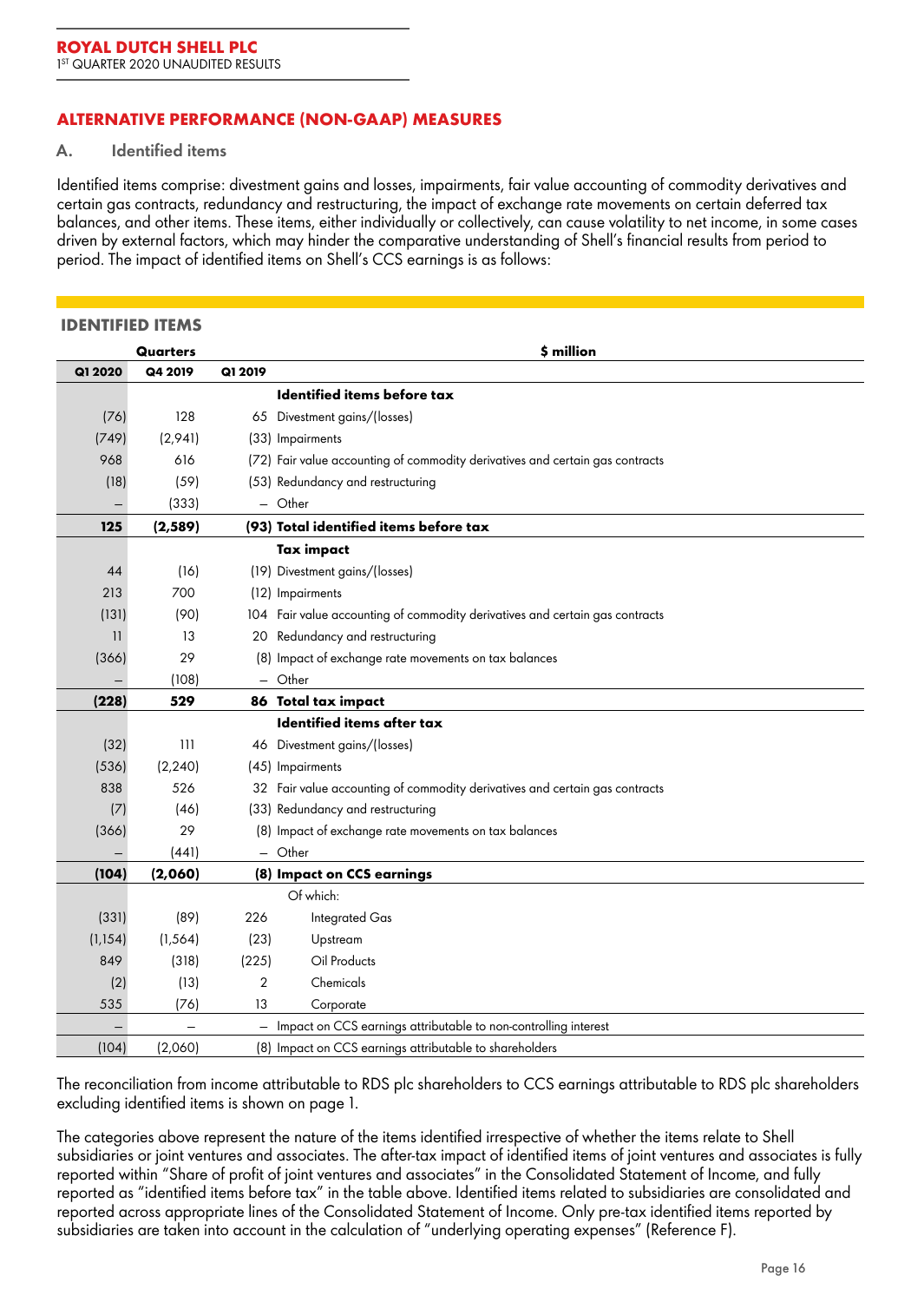**Fair value accounting of commodity derivatives and certain gas contracts:** In the ordinary course of business, Shell enters into contracts to supply or purchase oil and gas products, as well as power and environmental products. Shell also enters into contracts for tolling, pipeline and storage capacity. Derivative contracts are entered into for mitigation of resulting economic exposures (generally price exposure) and these derivative contracts are carried at period-end market price (fair value), with movements in fair value recognised in income for the period. Supply and purchase contracts entered into for operational purposes, as well as contracts for tolling, pipeline and storage capacity, are, by contrast, recognised when the transaction occurs; furthermore, inventory is carried at historical cost or net realisable value, whichever is lower. As a consequence, accounting mismatches occur because: (a) the supply or purchase transaction is recognised in a different period, or (b) the inventory is measured on a different basis. In addition, certain contracts are, due to pricing or delivery conditions, deemed to contain embedded derivatives or written options and are also required to be carried at fair value even though they are entered into for operational purposes. The accounting impacts are reported as identified items.

**Impacts of exchange rate movements on tax balances** represent the impact on tax balances of exchange rate movements arising on (a) the conversion to dollars of the local currency tax base of non-monetary assets and liabilities, as well as losses (this primarily impacts the Upstream and Integrated Gas segments) and (b) the conversion of dollardenominated inter-segment loans to local currency, leading to taxable exchange rate gains or losses (this primarily impacts the Corporate segment).

**Other identified items** represent other credits or charges Shell's management assesses should be excluded to provide additional insight, such as the impact arising from changes in tax legislation and certain provisions for onerous contracts or litigation.

## **B. Basic CCS earnings per share**

Basic CCS earnings per share is calculated as CCS earnings attributable to Royal Dutch Shell plc shareholders (see Note 2), divided by the weighted average number of shares used as the basis for basic earnings per share (see Note 3).

### **C. Cash capital expenditure**

Cash capital expenditure represents cash spent on maintaining and developing assets in the period. Management regularly monitors this measure as a key lever to delivering sustainable cash flows. Cash capital expenditure is the sum of the following lines from the Consolidated Statement of Cash flows: Capital expenditure, Investments in joint ventures and associates and Investments in equity securities.

With effect from the first quarter 2020, "Capital investment" is no longer presented in this announcement since Cash capital expenditure is considered to be more closely aligned with management's focus on free cash flow generation.

|         | <b>Quarters</b> |         | \$ million                                   |
|---------|-----------------|---------|----------------------------------------------|
| Q1 2020 | Q4 2019         | Q1 2019 |                                              |
| 4,263   | 6,707           | 5,121   | Capital expenditure                          |
| 559     | 112             | 441     | Investments in joint ventures and associates |
| 147     | 65              | 39      | Investments in equity securities             |
| 4,970   | 6,883           |         | 5,601 Cash capital expenditure               |
|         |                 |         | Of which:                                    |
| 882     | 1,323           | 1,344   | Integrated Gas                               |
| 2,521   | 2,768           | 2,491   | Upstream                                     |
| 580     | 1,628           | 853     | Oil Products                                 |
| 846     | 1,023           | 828     | Chemicals                                    |
| 4       | 141             | 86      | Corporate                                    |

## **D. Return on average capital employed**

Return on average capital employed (ROACE) measures the efficiency of Shell's utilisation of the capital that it employs. Shell uses two ROACE measures: ROACE on a Net income basis and ROACE on a CCS basis excluding identified items.

Both measures refer to Capital employed which consists of total equity, current debt and non-current debt.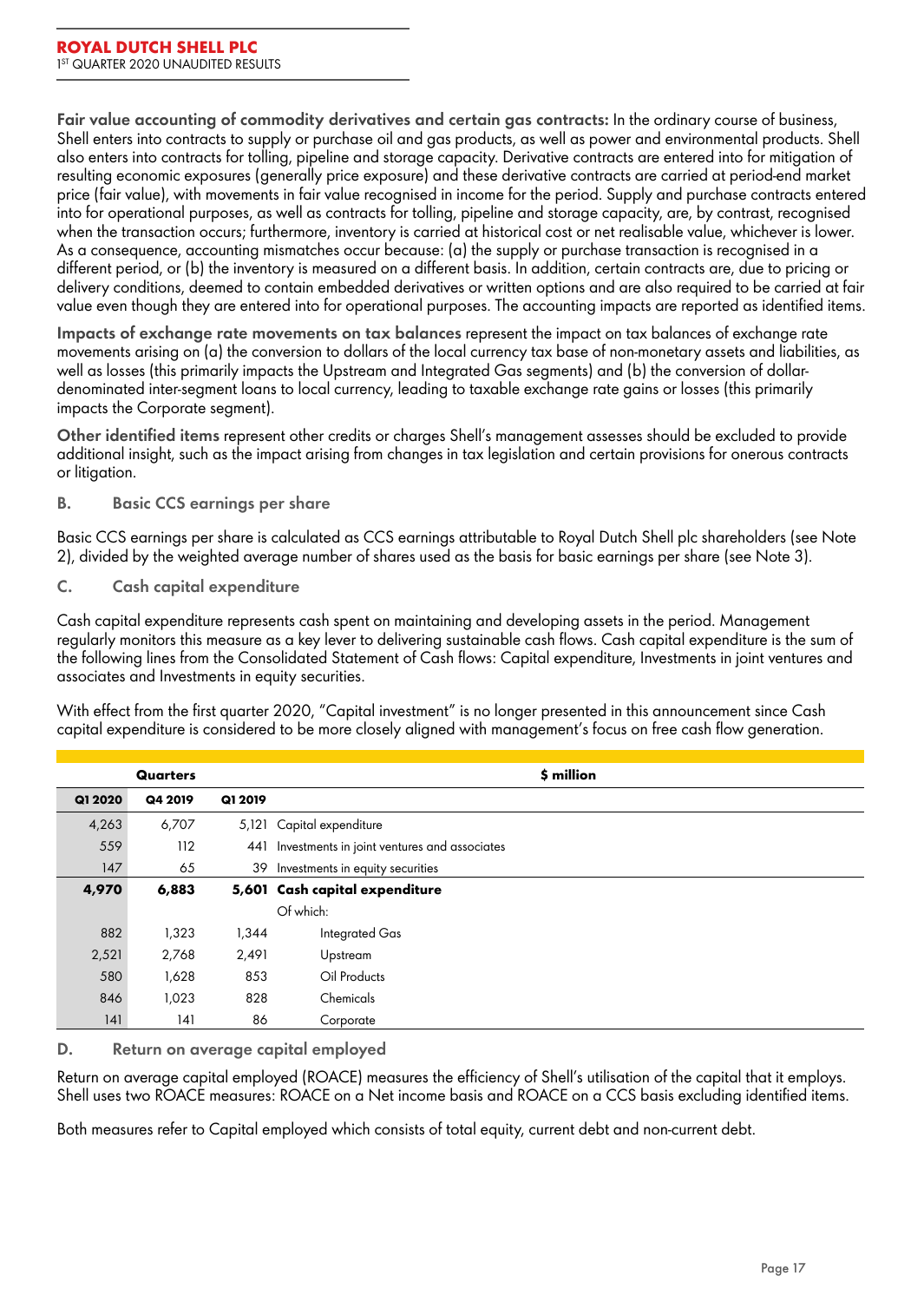#### *ROACE on a Net income basis*

In this calculation, the sum of income for the current and previous three quarters, adjusted for after-tax interest expense, is expressed as a percentage of the average capital employed for the same period. The after-tax interest expense is calculated using the effective tax rate for the same period.

| \$ million                                                           |         | Quarters |         |  |
|----------------------------------------------------------------------|---------|----------|---------|--|
|                                                                      | Q1 2020 | Q4 2019  | Q1 2019 |  |
| Income - current and previous three quarters                         | 10,252  | 16,432   | 24,033  |  |
| Interest expense after tax - current and previous three quarters     | 2,854   | 3,024    | 2,601   |  |
| Income before interest expense - current and previous three quarters | 13,106  | 19,457   | 26,634  |  |
| Capital employed - opening                                           | 292,797 | 295,398  | 289,335 |  |
| Capital employed - closing                                           | 278,444 | 286,887  | 292,797 |  |
| Capital employed - average                                           | 285,620 | 291,142  | 291,066 |  |
| <b>ROACE on a Net income basis</b>                                   | 4.6%    | 6.7%     | 9.2%    |  |

### *ROACE on a CCS basis excluding identified items*

In this calculation, the sum of CCS earnings excluding identified items for the current and previous three quarters, adjusted for after-tax interest expense, is expressed as a percentage of the average capital employed for the same period. The after-tax interest expense is calculated using the effective tax rate for the same period.

| \$ million                                                                                               |          | Quarters |         |  |  |
|----------------------------------------------------------------------------------------------------------|----------|----------|---------|--|--|
|                                                                                                          | Q1 2020  | Q4 2019  | Q1 2019 |  |  |
| CCS earnings - current and previous three quarters                                                       | 13,256   | 15,827   | 23,964  |  |  |
| Identified items - current and previous three quarters                                                   | (1, 266) | (1,170)  | 2,119   |  |  |
| Interest expense after tax - current and previous three quarters                                         | 2.854    | 3.024    | 2,601   |  |  |
| CCS earnings excluding identified items before interest expense - current and<br>previous three quarters | 17,376   | 20,021   | 24,446  |  |  |
| Capital employed - average                                                                               | 285,620  | 291,142  | 291,066 |  |  |
| <b>ROACE on a CCS basis excluding identified items</b>                                                   | 6.1%     | 6.9%     | 8.4%    |  |  |

### **E. Gearing**

Gearing is a key measure of Shell's capital structure and is defined as net debt as a percentage of total capital. Net debt is defined as the sum of current and non-current debt, less cash and cash equivalents, adjusted for the fair value of derivative financial instruments used to hedge foreign exchange and interest rate risks relating to debt, and associated collateral balances. Management considers this adjustment useful because it reduces the volatility of net debt caused by fluctuations in foreign exchange and interest rates, and eliminates the potential impact of related collateral payments or receipts. Debt-related derivative financial instruments are a subset of the derivative financial instrument assets and liabilities presented on the balance sheet. Collateral balances are reported under "Trade and other receivables" or "Trade and other payables" as appropriate.

| \$ million                                                                | Quarters       |                          |                |  |
|---------------------------------------------------------------------------|----------------|--------------------------|----------------|--|
|                                                                           | March 31, 2020 | <b>December 31, 2019</b> | March 31, 2019 |  |
| Current debt                                                              | 15,767         | 15,064                   | 15,381         |  |
| Non-current debt                                                          | 79,298         | 81,360                   | 77,160         |  |
| Total debt <sup>1</sup>                                                   | 95,065         | 96,424                   | 92,541         |  |
| Add: Debt-related derivative financial instruments: net liability/(asset) | 1,218          | 701                      | 1,158          |  |
| Add: Collateral on debt-related derivatives: net liability/(asset)        | (58)           | 23                       | 27             |  |
| Less: Cash and cash equivalents                                           | (21, 811)      | (18,055)                 | (21, 470)      |  |
| Net debt                                                                  | 74,413         | 79,093                   | 72,256         |  |
| Add: Total equity                                                         | 183,379        | 190,463                  | 200,256        |  |
| Total capital                                                             | 257,792        | 269,557                  | 272,512        |  |
| Gearing                                                                   | 28.9%          | 29.3%                    | 26.5%          |  |

<sup>1.</sup> Includes lease liabilities of \$29,290 million at March 31, 2020 and \$30,537 million at December 31, 2019.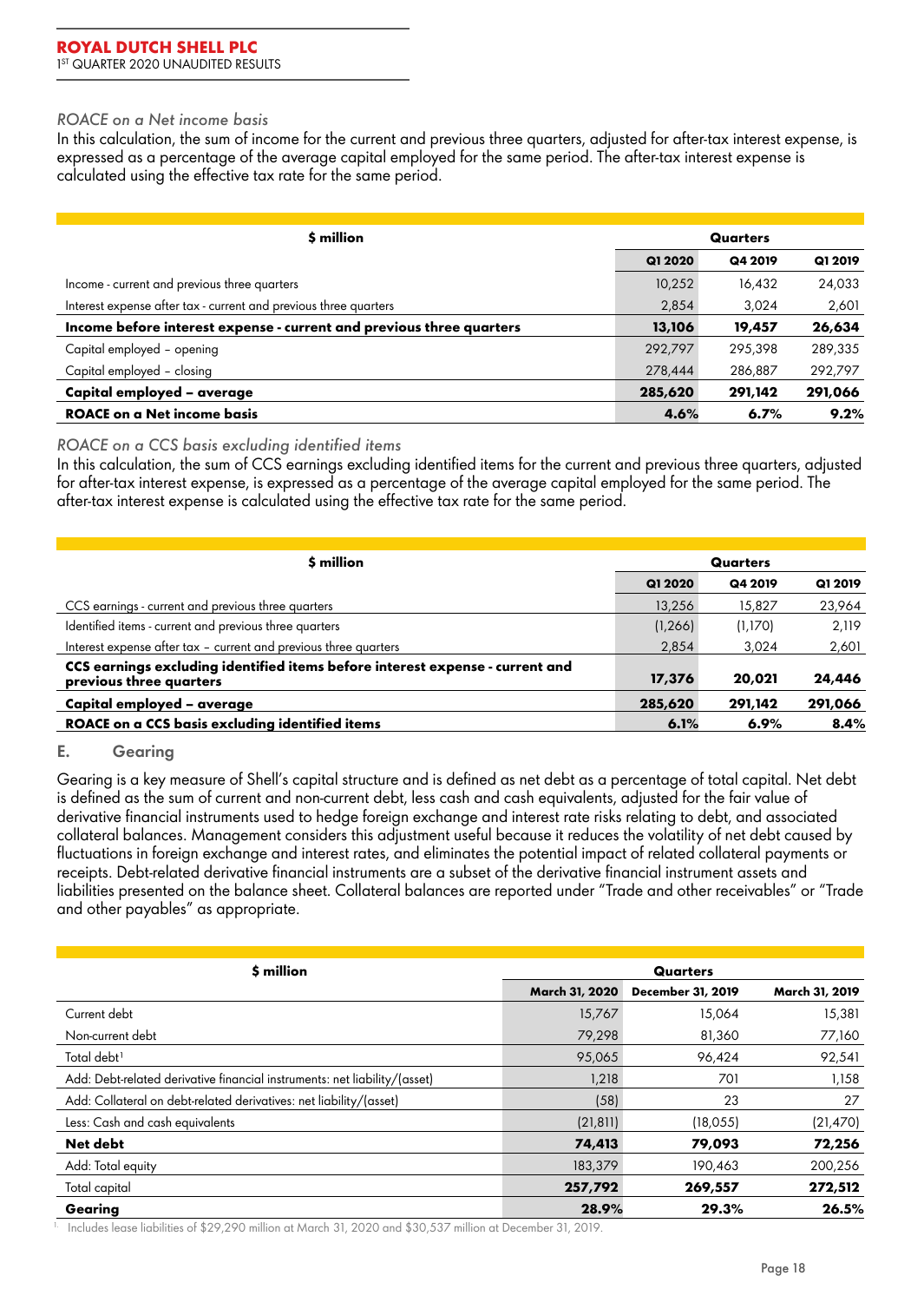### **F. Operating expenses**

Operating expenses is a measure of Shell's cost management performance, comprising the following items from the Consolidated Statement of Income: production and manufacturing expenses; selling, distribution and administrative expenses; and research and development expenses. Underlying operating expenses measures Shell's total operating expenses performance excluding identified items.

|         | Quarters |                          | \$ million                                              |
|---------|----------|--------------------------|---------------------------------------------------------|
| Q1 2020 | Q4 2019  | Q1 2019                  |                                                         |
| 5,982   | 7,247    |                          | 6,354 Production and manufacturing expenses             |
| 2,393   | 2,831    |                          | 2,352 Selling, distribution and administrative expenses |
| 243     | 306      |                          | 212 Research and development                            |
| 8,618   | 10,384   | 8,917                    | <b>Operating expenses</b>                               |
|         |          |                          | Of which identified items:                              |
| (18)    | (58)     | (52)                     | (Redundancy and restructuring charges)/reversal         |
| -       | (333)    | $\overline{\phantom{m}}$ | (Provisions)/reversal                                   |
| -       | -        | -                        | Other                                                   |
| (18)    | (391)    | (52)                     |                                                         |
| 8,600   | 9,993    | 8,865                    | Underlying operating expenses                           |

### **G. Free cash flow**

Free cash flow is used to evaluate cash available for financing activities, including dividend payments and debt servicing, after investment in maintaining and growing the business. It is defined as the sum of "Cash flow from operating activities" and "Cash flow from investing activities".

Cash flows from acquisition and divestment activities are removed from Free cash flow to arrive at the Organic free cash flow, a measure used by management to evaluate the generation of free cash flow without these activities.

| Quarters |         |         | \$ million                                                                      |
|----------|---------|---------|---------------------------------------------------------------------------------|
| Q1 2020  | Q4 2019 | Q1 2019 |                                                                                 |
| 14,851   | 10,267  |         | 8,630 Cash flow from operating activities                                       |
| (2,718)  | (4,862) |         | (4,622) Cash flow from investing activities                                     |
| 12,133   | 5,405   |         | 4,008 Free cash flow                                                            |
| 2,233    | 2,135   |         | 993 Less: Divestment proceeds (Reference I)                                     |
|          | 106     |         | - Add: Tax paid on divestments (reported under "Other investing cash outflows") |
| 404      | 551     |         | 358 Add: Cash outflows related to inorganic capital expenditure <sup>1</sup>    |
| 10,304   | 3,928   |         | 3,373 Organic free cash flow <sup>2</sup>                                       |

1. Cash outflows related to inorganic capital expenditure includes portfolio actions which expand Shell's activities through acquisitions and restructuring activities as reported in capital expenditure lines in the Consolidated Statement of Cash Flows.

Free cash flow less divestment proceeds, adding back outflows related to inorganic expenditure.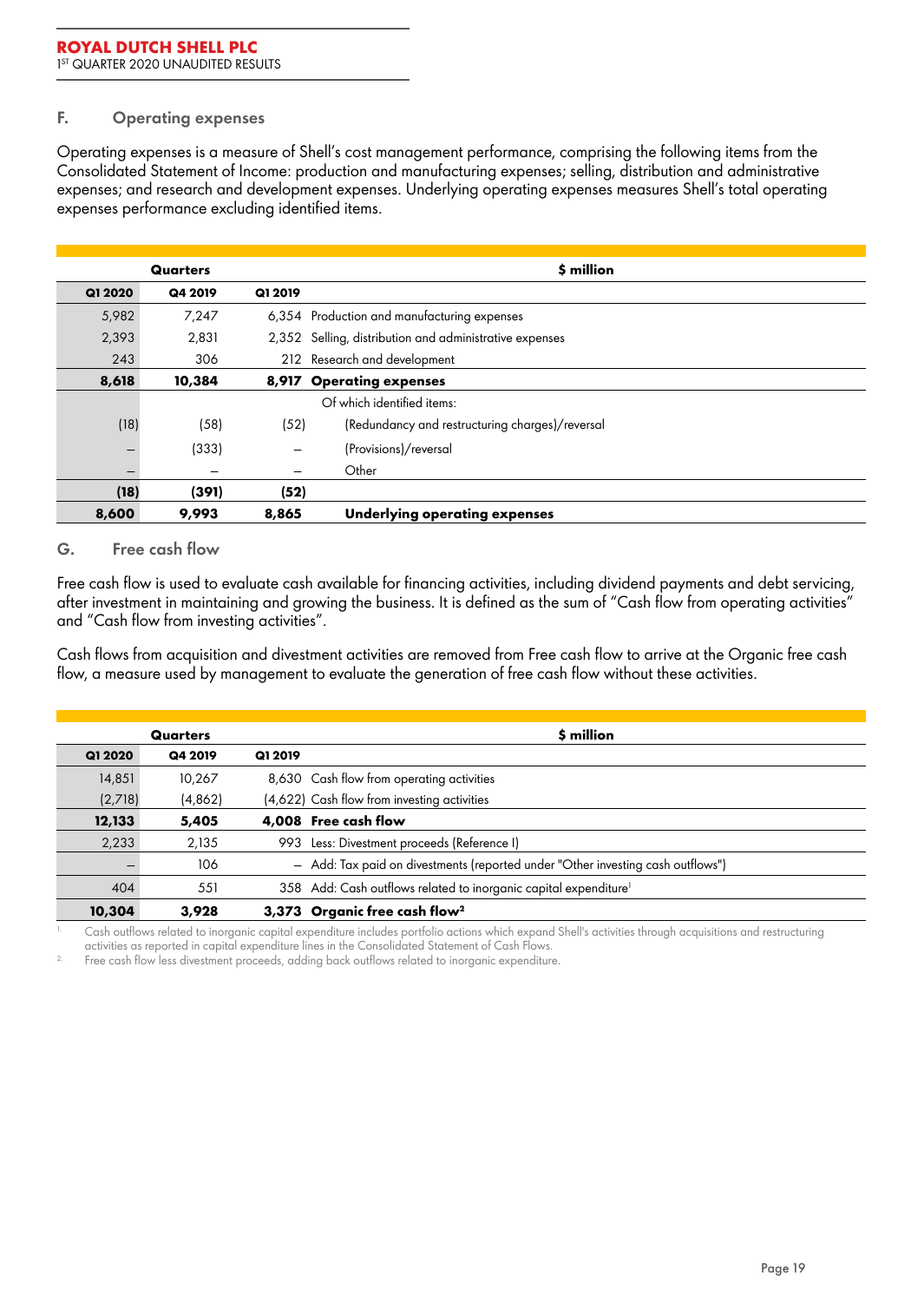**H. Cash flow from operating activities excluding working capital movements**

Working capital movements are defined as the sum of the following items in the Consolidated Statement of Cash Flows: (i) (increase)/decrease in inventories, (ii) (increase)/decrease in current receivables, and (iii) increase/(decrease) in current payables.

Cash flow from operating activities excluding working capital movements is a measure used by Shell to analyse its operating cash generation over time excluding the timing effects of changes in inventories and operating receivables and payables from period to period.

| <b>Quarters</b> |          |         | \$ million                                                                     |
|-----------------|----------|---------|--------------------------------------------------------------------------------|
| Q1 2020         | Q4 2019  | Q1 2019 |                                                                                |
| 14,851          | 10,267   |         | 8,630 Cash flow from operating activities                                      |
|                 |          |         | Of which:                                                                      |
| 3,986           | 3,457    | 4,227   | Integrated Gas                                                                 |
| 5,607           | 3,995    | 5,278   | Upstream                                                                       |
| 4,878           | 2,538    | (598)   | Oil Products                                                                   |
| (178)           | (44)     | (11)    | Chemicals                                                                      |
| 559             | 321      | (266)   | Corporate                                                                      |
| 9,594           | (546)    |         | (2,841) (Increase)/decrease in inventories                                     |
| 6,314           | (2, 448) |         | (1,425) (Increase)/decrease in current receivables                             |
| (8,430)         | 961      |         | 783 Increase/(decrease) in current payables                                    |
| 7,478           | (2,033)  |         | (3,483) (Increase)/decrease in working capital                                 |
| 7,373           | 12,300   |         | 12,113 Cash flow from operating activities excluding working capital movements |
|                 |          |         | Of which:                                                                      |
| 3,352           | 4,017    | 3,715   | Integrated Gas                                                                 |
| 3,718           | 4,834    | 5,263   | Upstream                                                                       |
| 353             | 3,120    | 2,589   | Oil Products                                                                   |
| 189             | 338      | 528     | Chemicals                                                                      |
| (239)           | (9)      | 17      | Corporate                                                                      |

### **I. Divestment proceeds**

Divestment proceeds represent cash received from divestment activities in the period. Management regularly monitors this measure as a key lever to deliver sustainable cash flow.

| Quarters |         |         | \$ million                                                             |
|----------|---------|---------|------------------------------------------------------------------------|
| Q1 2020  | Q4 2019 | Q1 2019 |                                                                        |
| 1,613    | 1,049   |         | 178 Proceeds from sale of property, plant and equipment and businesses |
| 547      | 1,032   |         | 544 Proceeds from sale of joint ventures and associates                |
| 73       | 55      |         | 271 Proceeds from sale of equity securities                            |
| 2,233    | 2.135   |         | 993 Divestment proceeds                                                |